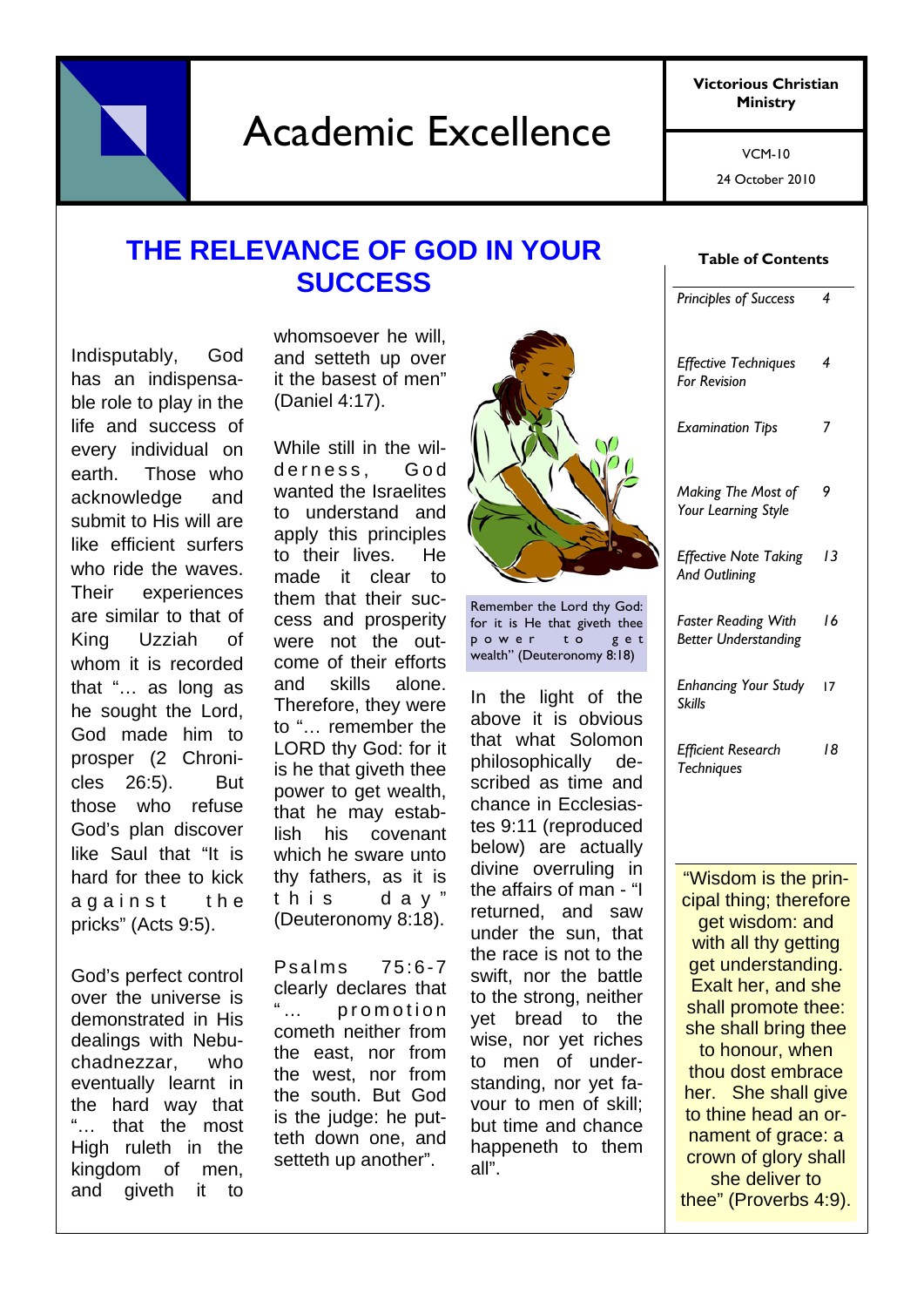### Page 2 **Academic Excellence**



**"The fear of the LORD is the beginning of wisdom: and the knowledge of the holy is understanding"**  (Proverbs 9:10).

**"Remember now thy Creator in the days of thy youth, while the evil days come not, nor the years draw nigh, when thou shalt say, I have no pleasure in them"**  *(Ecclesiastes 12:1)* 



"And **God gave Solomon wisdom** and understanding exceeding much, and largeness of heart, even as the sand that is on the sea shore" (I Kings 4:29).

A few Biblical examples given below confirms not only the truthfulness of this statement but also of the fact that "The fear of the Lord is the beginning of wisdom: a good understanding have all they that do His commandments: his praise endureth for ever" (Psalms 111:10):

- **1 Kings 4:29 -** And **God gave Solomon wisdom** and understanding exceeding much, and largeness of heart, even as the sand that is on the sea shore.
	- **Daniel 1:17** As for these four children, God gave them knowledge and skill in all learning and wisdom: and Daniel had understanding in all visions and dreams.
- **Ecclesiastes 2:26** For God giveth to a man that is good in his sight wisdom, and knowledge, and joy: but to the sinner he giveth travail, to gather and to heap up, that he may give to him that is good before God. This also is vanity and vexation of spirit.

The secret to Daniel's success is traceable to the godly decision he made as recorded in Daniel 1:8 "But Daniel purposed in his heart that he would not defile himself with the portion of the king's meat, nor with the wine which he drank: therefore he requested of the prince of the eunuchs

that he might not defile himself".

After Jerusalem has been besieged (Daniel 1:1-7) the book of Daniel gives us an account of the beginning of his life and education. Daniel began with the study of human learning and was afterwards honoured with divine visions and revelations and became famous in the courts of Babylon (Daniel 2:1- 45). This followed great honour which Nebuchadnezzar put on Daniel, in recompense for his service.

*"Give instructions to a wise man and he will increase in learning and wisdom. Those that would do good in the world when they grow up must learn when they are young, because that is the learning age, if that time is lost, it will hardly be redeemed"* 

 The success of Daniel, who was taken to serve under king Nebuchadnezzar as a teenager challenges every reader, both young and old that no matter the barriers or difficulties that may look formidable, God promises us in 1 Corinthians 15:58 that when we are unmoveable, always abounding in the work of the Lord….our labour is not in vain.

It is only when we limit ourselves to what we see physically with our eyes that our progress slows down. (Exodus 4:10), Moses did not recognise the potential he possessed until he accepted God's commission. All he knew about himself was, "Oh my God, I am not eloquent. I am slow of speech and of a slow tongue". Little did he know that he would be the one to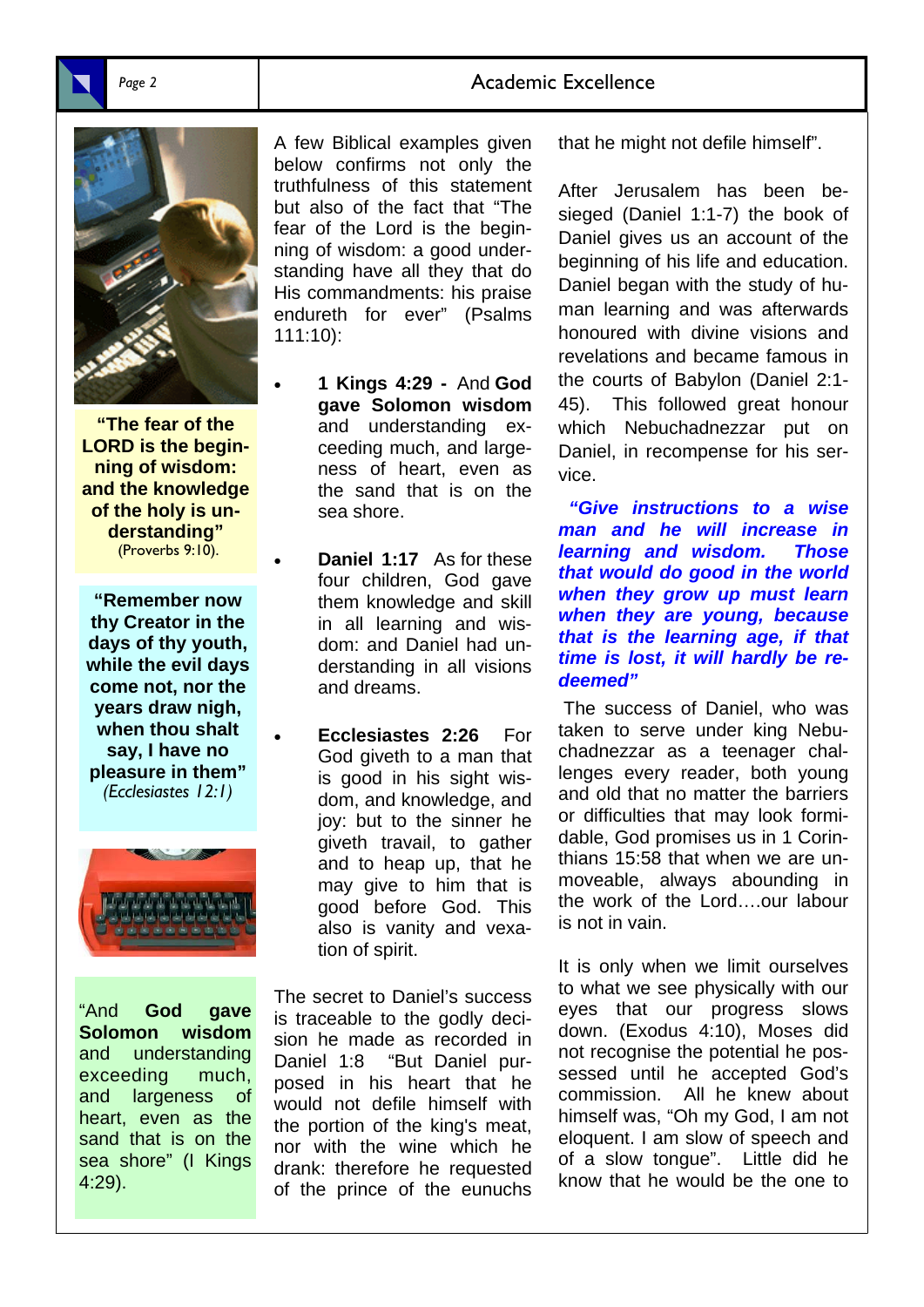### VCM-10

command Pharaoh to "let my people go". Until and unless you rise up and know who you are and recognise what God has invested in you, will you face every situation in your life with boldness and confidence.

Despite being a Jew amongst the Chaldeans in a foreign land, he rose up above those challenges and was and is still an inspiration to many generations. His decision not to defile himself was based on the fear of God. The manner in which he communicated it illustrates good self esteem – the conviction that one is competent to live and is worthy of living in pursuit of the fulfilment of the purpose for his life.

#### **But, his success called for:**

- Hard work
- **Determination**
- **Steadfastness**
- Boldness
- Conviction
- Prayer
- Commitment
- **Study**
- **Discipline**
- Diligence in detail

 Being amongst idol worshippers (Daniel 3:1-12) did not change Daniel's conviction, besides the threats that were associated with refusal to bow to the king's golden image. In return God honoured Daniel by increasing knowledge and understanding of dreams and visions.

 The life of Daniel also demonstrate determination. He had a purpose for his life, it might have been time of great distress for others following Jerusalem being besieged, but for Daniel, it was time to maximise his potentials. He had to learn to cope with the new environment, new language, new life-style, new food, etc.

Another quality in Daniel is focus (Hebrews 12:2). This is a challenge to every one of us. Are we focused enough on our priorities? Do we have a purpose for our lives? Have we set goals for our lives and pursue them till they are accomplished? Are we studying for a purpose? What about our conviction? What do we want to be after we complete our studies? Is God central in our lives just as He was in Daniel's life? Is the environment we are living in having adverse effect on our lives or are we overcomers over those circumstances?

Daniel sought God with all his heart (Mathew 6:33) and God responded by blessing Daniel abundantly as He has promised us in (Deuteronomy 28:13; 31:6)

 Success does not come easy; God honours hard work and hates laziness. Let us be determined like Daniel and reject to be influenced



**"He becometh poor that dealeth with a slack hand: but the hand of the diligent maketh rich"**  (Proverbs 10:4).

**"But Daniel purposed in his heart that he would not defile himself with the portion of the king's meat, nor with the wine which he drank: therefore he requested of the prince of the eunuchs that he might not defile himself. Now God had brought Daniel into favour and tender love with the prince of the eunuchs"**  *(Daniel 1:9)* 



"But seek ye first the kingdom of God, and his righteousness; and all these things shall be added unto you" (Matthew 6:33).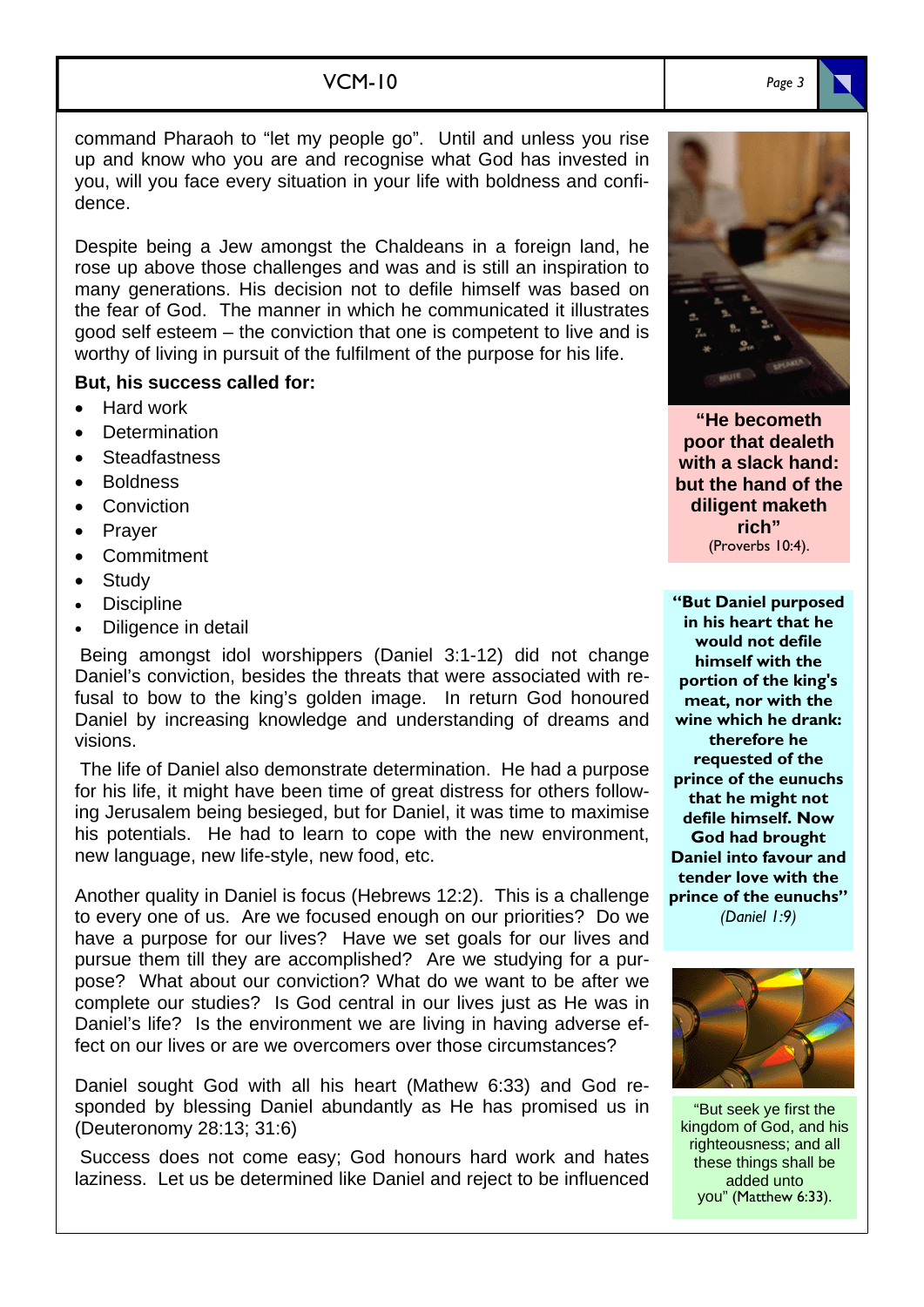

There is no crown without a cross

**"And further, by these, my son, be admonished: of making many books there is no end; and much study is a weariness of the flesh. Let us hear the conclusion of the whole matter: Fear God, and keep his commandments: for this is the whole duty of man. For God shall bring every work into judgment, with every secret thing, whether it be good, or whether it be evil"** *(Ecclesiastes 12:12-14).* 



"Study to Shew thyself approved unto God, a workman that needeth not to be ashamed, rightly dividing the word of truth" (2 Timothy 2:15)

by sin.

Daniel made God his number one priority in life and God gave him number one success. What God did for Daniel, He can do for you—He is the same yesterday, today and forever more!

## **PRINCIPLES OF SUCCESS**

For every believer, no matter what the challenge is prayer is the weapon - stating and specifying to God what your needs are.

Be specific about your goals and objectives. Mathew 7:7 stipulates "Ask and it shall be given you....". So be prayerful and occasionally combine your prayers with fasting. During prayers ask or tell God of your plans and He will fulfil them.

Stand firm and put on the full armour of God. Ephesians 6:10 requires that you know who you are. Cover yourself with the Precious Blood of Jesus.

Jesus taught that "...it is more blessed to give than to receive…" (Acts 20:35) - therefore, be a channel of blessing to others. God also commands "Therefore all things whatsoever ye would that men should do to you, do ye even so to them: for this is the law and the prophets" (Matthew 7:12).

It is important to Give God His time and participate in church activities as giving God His rightful place is one of the secrets to success as outlined in Matthew 6:33 "But seek ye first the kingdom of God, and his righteousness; and all these things shall be added unto you".

Keep God's Word. Never let it depart from your mouth. Obedience to this eradicates destructive ignorance as pointed out in Hosea 4:6 "My people are destroyed for lack of knowledge…." God told Joshua "This book of the law shall not depart out of thy mouth; but thou shalt meditate therein day and night, that thou mayest observe to do according to all that is written therein: for then thou shalt make thy way prosperous, and then thou shalt have good success" (Joshua 1:8).

Never forget God's promise "And the LORD shall make thee the head, and not the tail; and thou shalt be above only, and thou shalt not be beneath; if that thou hearken unto the commandments of the LORD thy God, which I command thee this day, to observe and to do them (Deuteronomy 28:13). By faith appropriate this promise and work towards it realisation in your life and studies.

## **EFFECTIVE REVI-SION TECHNIQUES AND EXAMINATION PREPARATIONS**

In today's world, we often find ourselves in situations of having to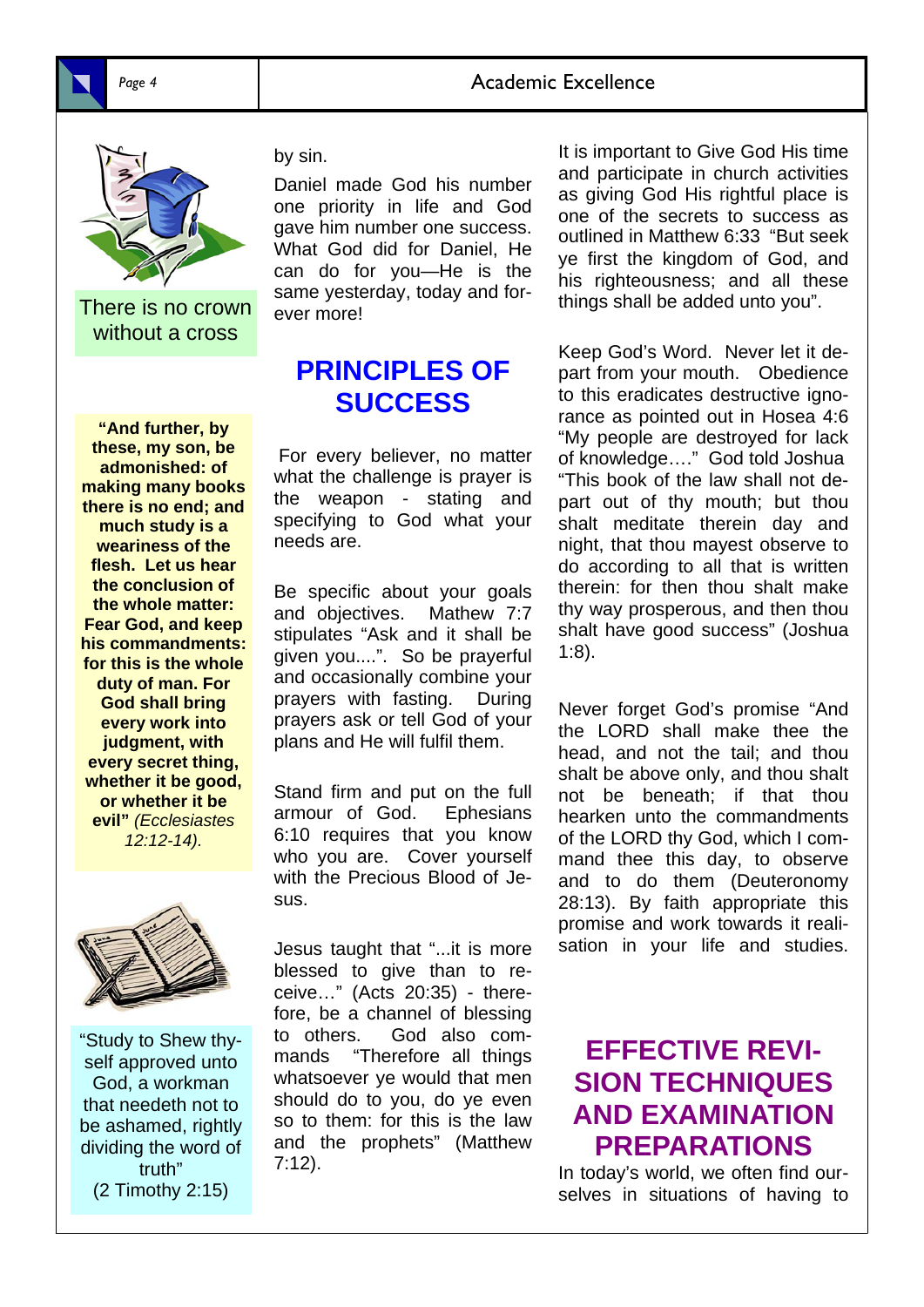compete with others for jobs, position and other amenities in life. The selection process used in society today involves some form of sifting by means of examination, which may not always be in written format, but the results can make the difference between success and failure.

A common mistake some Christians make is to adopt the tendency of thinking that prayer is the only preparation needed for success. In as much as prayer is the right thing to do, the Lord expects us to put in our best efforts as well.

According to the Oxford Advanced Learners dictionary, "**revision is the process of learning work for an exam".** Again it defines preparation as **"the act or process of getting ready for something or making something ready"**. Effective is also defined as "**producing the result that is wanted or intended"**. Lastly technique is defined as **"a particular way of doing something, especially one in which you have to learn special skills".** Hence our topic involves looking at ways of learning or getting ready for an exam that will produce the results that we want – i.e. pass with excellent grades. Ecclesiastes 9:10a stipulates *"Whatsoever thy hand findeth to do, do it with thy might".*

### **Tips on Revision and Preparation:**

 The following suggest a few techniques on how best to approach the process of revision and preparation for examinations, as well as sitting the examinations themselves. These are only guidelines and not all will necessarily suit you as individual learning styles differ, however if you experiment with the following ideas you will probably find some that will help you.

 Ensure you are familiar with the format of the examination and that you have revised all the required topics. Revising an extra topic or two will also give you a 'safety margin' in most examinations.

Obtain copies of past examination papers and use them as part of the revision materials. The more you become acquainted with the sort of questions you will face, the more familiar and less daunting it will appear when you turn over the actual paper in the examination hall.

Begin your revision by going over all of your notes and handouts for the subject, course, module or unit. This will refresh your knowledge and give you an overview of the subject area.

Make sure that you seek out any handouts or other such-like materials that you may have missed. Find out from where in your School / Department these can be collected and don't be afraid to go and ask for those copies you need.

*"Whatsoever thy hand findeth to do, do it with thy m i g h t "* 

*(Ecclesiastes 9:10)*

*According to the Oxford Advanced Learners dictionary, "revision is the process of learning work for an exam". Again it defines preparation as "the act or process of getting ready for something or making something ready". Effective is also defined as "producing the result that is wanted or intended". Lastly technique is defined as "a particular way* of doing *something, especially one in which you have to learn special skills".* 



The Bible is not an opened book, it must be opened otherwise it becomes a piece of decoration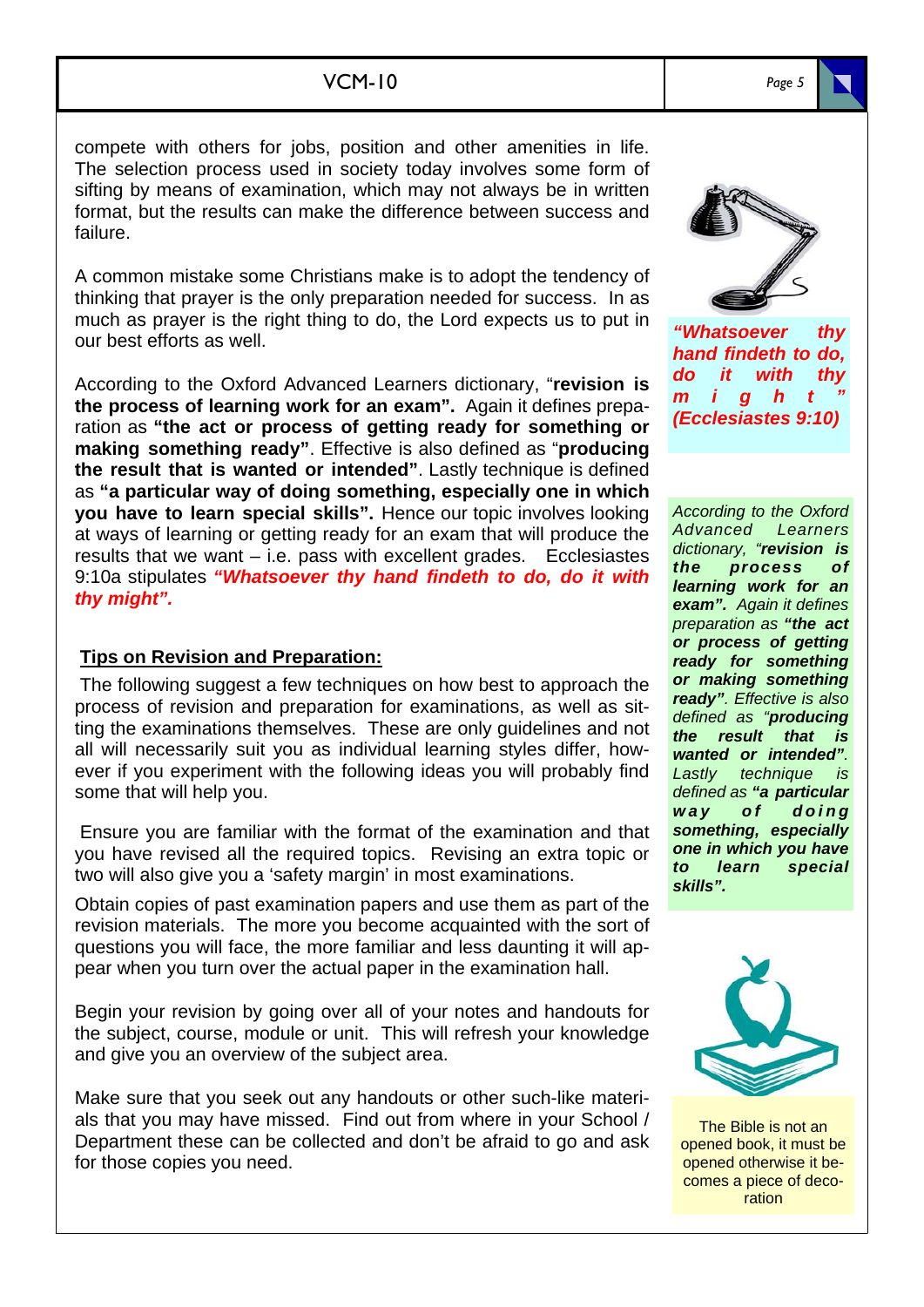## Page 6 **Academic Excellence**



"Better is the end of a thing than the beginning thereof; and the patient in spirit is better than the proud in Spirit" (Ecclesiastes 7:8)

*"If any of you lack wisdom, let him ask of God, that giveth to all men liberally, and upbraideth not; and it shall be given him". (James 1:5)* 



Proper Preparation Prevents Poor Performance

**Start your revision early!** 

This is advice that everyone is familiar with, but it is absolutely true that shorter, regular, periods of good quality revision are both more effective and less stressful than trying to cover all your revision at the last minute.

Build in time to relax and to allow for contingencies in your revision schedule.

Alternate between revising particular subjects and topics, this way each revision session will seem comparatively fresh. Repeat your revision sessions at intervals until you are confident you have absorbed the material.

Do not neglect revising your weakest topics out of dislike or fear, but also do not neglect your stronger ones out of overconfidence or complacency.

Experiment with different revision techniques. You could try condensing your notes, or distilling them onto 'flashcards' against which you can test yourself. Try mapping the information onto a spiderdiagram or 'mind map', or you could try revising with a group of friends. You could record information onto tape and play it back to yourself. If you are particularly nervous about examinations, try testing yourself against the clock using old examination papers. Again, this is all about increasing your confidence by putting yourself through adequate preparation so that when the 'real thing' comes along you feel as relaxed as possible.

Above all, as a Christian, you will find it beneficial to start each of your studies with prayer, so that God can guide you as to which areas to spend more time studying and preparing for the examination as well as give you the wisdom and understanding that you need and keep you in good health. – *"If any of you lack wisdom, let him ask of God, that giveth to all men liberally, and upbraideth not; and it shall be given him".*  (James 1:5)

#### **Tips on Lifestyle while Revising and Preparing for Examinations:**

 As the saying goes "all work and no play makes jack a dull boy". The lifestyle that you adopt while revising and preparing for examinations is very important as it plays a crucial role in getting your mind and body fresh, tuned and relaxed when you sit down to study. The following are some useful tips on what lifestyle to adopt.

 Relax between revision sessions. Get some exercise; this helps greatly to reduce stress and allows your brain to 'recover' and 'digest' what you have learned. 1 Timothy 4:8a points out that – *"... bodily exercise profiteth little..".* Therefore, make sure that you get that little profit the Bible speaks of from bodily exercise.

Do something specific with your rest periods. Simply stopping work will probably only lead to you thinking about work anyway, so reduce exam anxiety by taking your mind off work for a while.

If you have planned your revision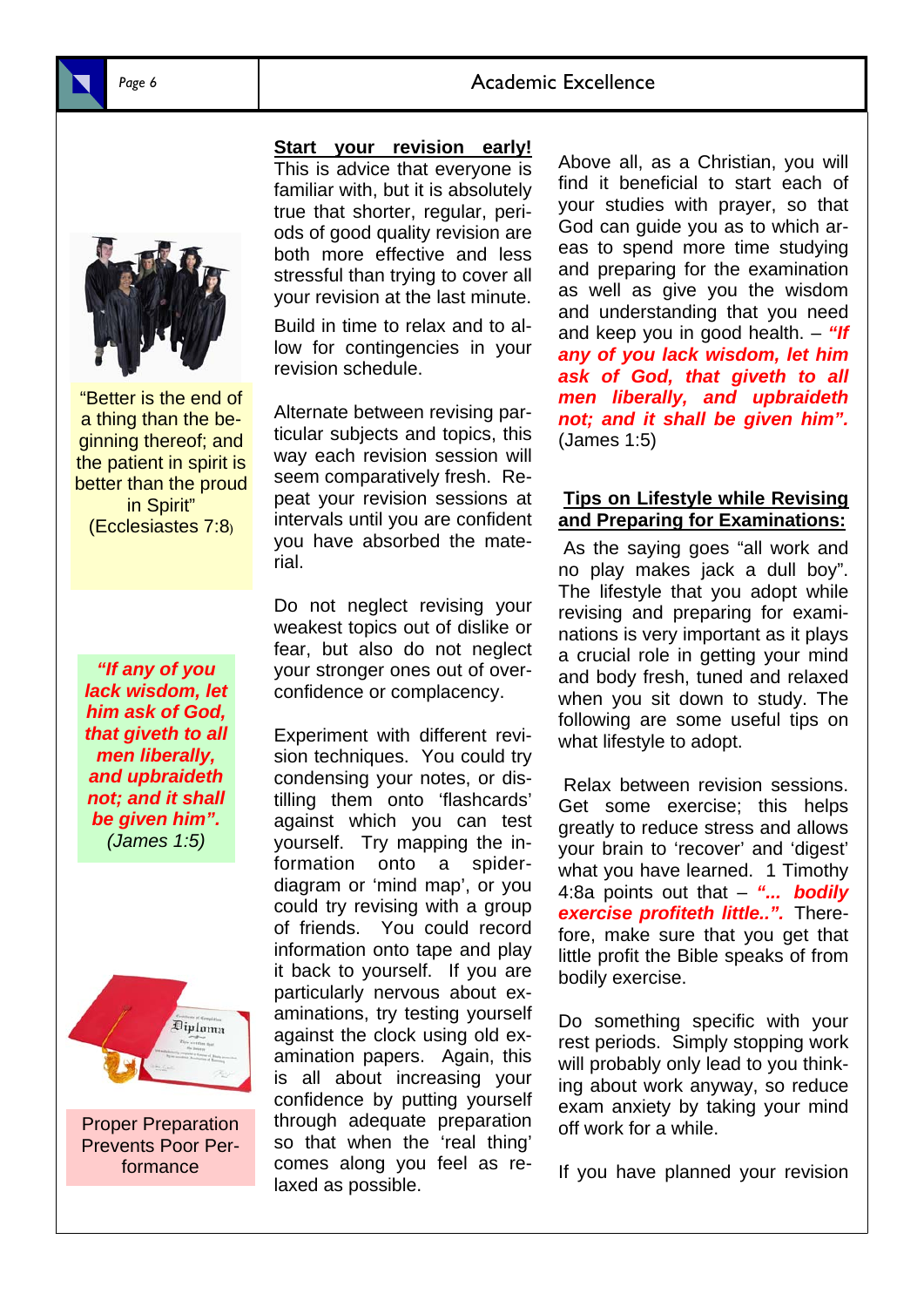### VCM-10

adequately, you will not have to work for too many hours in a day, or until too early in the morning. Late-night revision is usually counterproductive, as often little real learning is done, and it can disturb your sleep patterns, thus increasing anxiety.

Try not to revise right up to the examination, or even the night before. You need to go into the exam feeling relaxed and fresh. Last-minute panic revision is more likely to result in confusion than enlightenment. Avoid if at all possible.

### **Readiness For Examinations:**

 Finally having done all the hard work revising and preparing for examinations, you will want to get the best results when you actually write the exams. The following are some useful tips to help you during the writing of the examination itself.

Be positive. The exam is your chance to show how much you know.

Be adequately equipped for the exam when you enter the hall. You might also want to take in an energy drink (if allowed) to help keep up your energy levels. When you turn the exam paper over, read through it once. This will assist you in deciding which questions to answer and will allow initial nerves to dissipate.

Do not panic. Even if some of the questions appear difficult, if you have revised adequately you will usually have enough relevant materials that you can use. Carefully re-read the questions you are going to answer, and take a few minutes to plan and structure your answer before you begin.

You may gain confidence by beginning with your strongest answer.

Spend equal time on each of your answers unless the examination rubric specifies otherwise. Check this carefully at the outset.

## **EXAMINATION TIPS**

Although it may be responsibility of children to write examinations, their parents also have key roles to play in preparing them for success. This article explores the roles of both parents and their children in examination preparations and success. For some mature students, the parental role may be minimal or non-existent altogether.

#### **Advice To Parents:**

Encourage children to believe in themselves. Explain to the child that success at exams opens doors of opportunities but do not reflect a true and balanced description of their strengths and weaknesses.

**"And further, by these, my son, be admonished: of making many books there is no end; and much study is a weariness of the flesh"**  (Ecclesiastes 12:12).

**Last-minute panic revision is more likely to result in c o n f u s i o n t h a n enlightenmen t. Avoid if at all possible.**

**The quality of the Examination result is a reflection of the degree of preparation that has gone into it.** 





*Page 7*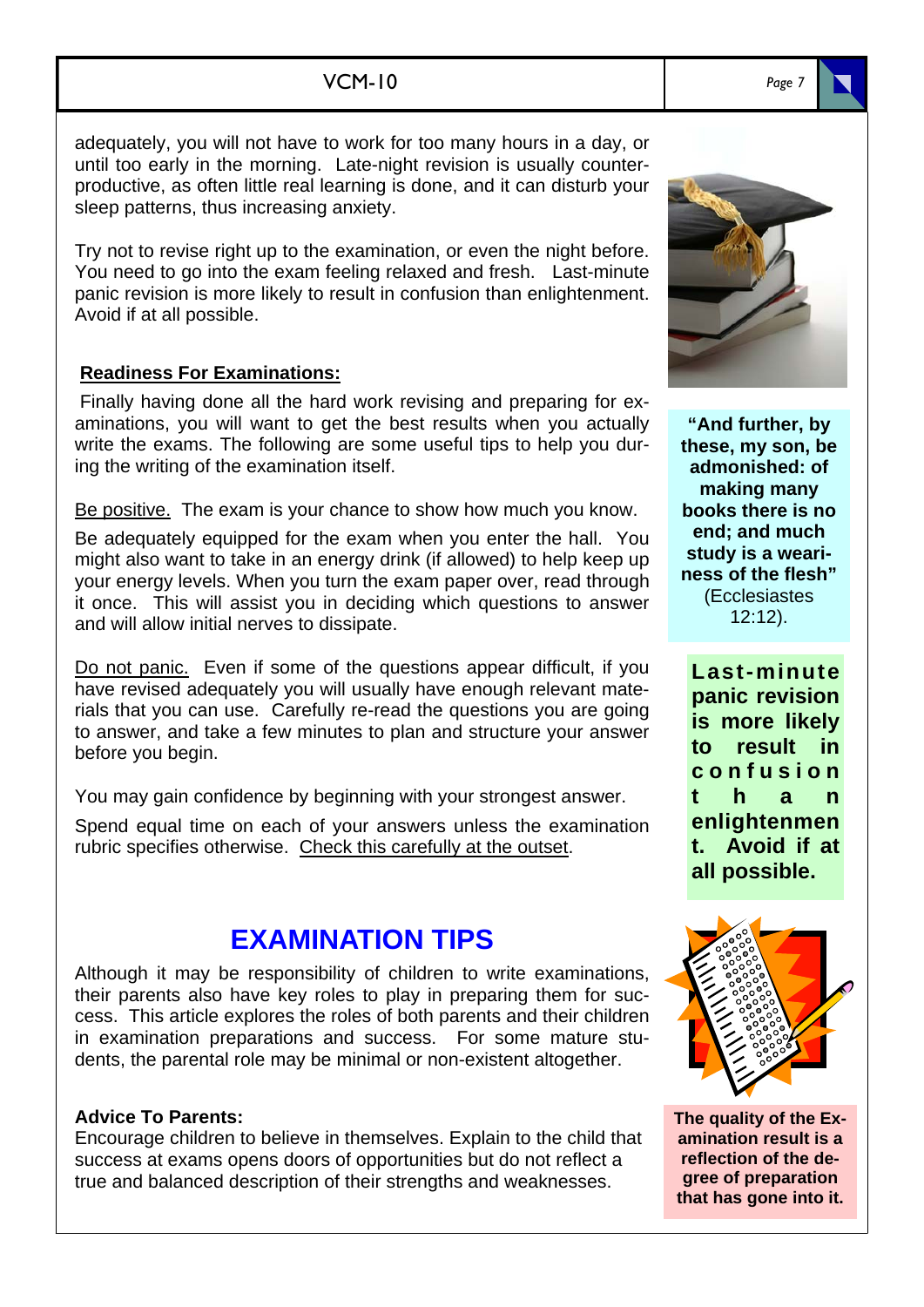## Page 8 **Academic Excellence**



Aim to do your best but recognise that none of us can be perfect all of the time.

*Listen to the invigilator carefully and read the instructions on the paper. If you are unsure about anything don't hesitate to ask the invigilator – that's why they're there.* 



If you find you don't understand some of your course material, getting stressed out won't help. Instead, take action to address the problem directly by seeing your course teacher

Avoid comparing your child with other children as this lowers their self-esteem.

Be stern with your child but do not exert too much pressure if you feel that the child is not adequately prepared for the exams.

**Before The Examination:**  Have a light breakfast (do not eat or drink unfamiliar things that morning). Don't drink too much liquid, to avoid unnecessary visits to the toilet. Even if you don't have the urgent need to, try and go to the toilet before the exam.

Before you leave home ensure you have all necessary stationery – pencils, erasers, sharpener etc. It is advisable to pack such essentials the night before so that you don't forget them due to last minute rushing in the morning.

Get to the place of the exam a few minutes before it begins. This gives you enough time to relax yourself and settle into your seat. Listen to the invigilator carefully and read the instructions on the paper. If you are unsure about anything don't hesitate to ask the invigilator – that's why they're there.

REMEMBER that examinations are not the be-all-and-end-all of your life; they are just one aspect of your life as a student.

#### **Exam Stress-Busting Tips:**

Believe in yourself. You wouldn't have been given a place on the course if you didn't have the ability to do it. Therefore, if you prepare for the exams properly

you should do fine - meaning that there is no need to worry excessively. Aim high and try to cover all grounds but do not worry if you do not have enough time to complete all the topics for revision to the full depth that you planned to do. It's great to succeed and reach for the stars. But keep things in balance. If you think that "anything less than A\* means I've failed" then this is creating mountains of unnecessary stress for yourself. Aim to do your best but recognise that none of us can be perfect all of the time.

Take steps to overcome problems. If you find you don't understand some of your course material, getting stressed out won't help. Instead, take action to address the problem directly by seeing your course teacher or getting help from your class mates.

Keep things in perspective. The exams might seem like the most crucial thing right now, but in the grander scheme of your whole life they are only a small part.

### **Tips for the exam itself:**

In an exam, make sure you read the question completely and fully understand what the examiner wants before you allocate your time and begin answering the questions.

Avoid panic. It's natural to feel some exam nerves prior to starting the exam, but getting excessively nervous is counterproductive as you will not be able to think clearly. Even if your mind goes blank fretting will just make it harder to recall information. If you are faced with a mental block breathe deeply, relax and ask yourself "If I did know the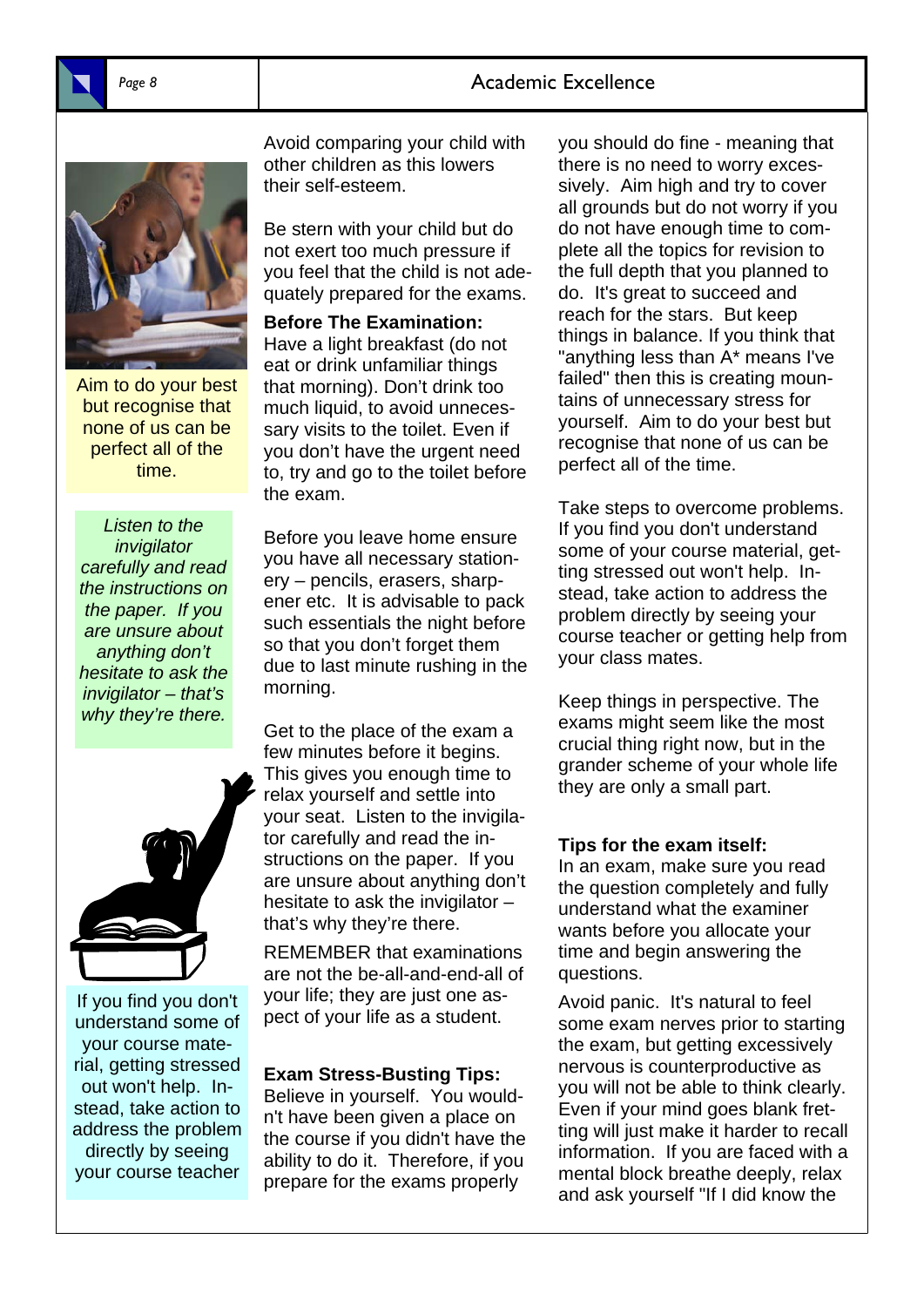answer to this question, what would it be?"

Don't waste time. If you get stuck on a question because it seems difficult or confusing, move on to the next and return to the tough questions later. Use extra time to review your exam paper and answers.

Don't worry, if you feel yourself sweating or hyperventilating. Pray and consciously relax then go back to work. If you feel uncontrollably ill during the exam notify the invigilator. Most importantly, remain positive, pray, stay calm and remain focused.

### **After the exam:**

Do not be obsessed about comparing the answers you wrote for particular questions with those of your colleagues after leaving the exam room, as you cannot be 100% sure whose opinion is right or what the correct answer is. This can result in confusion and unnecessary arguments. Rather, learn whatever lesson you can from the just finished examination and then go on to prepare for the next one. Even when you discover that you have made mistake in a particular question, do not become obsessed about it. Pray over it, commit the marking of the examination paper to God and commence preparing for the next exam or study programme.

After the exam don't spend endless time criticising yourself for where you think you went wrong. Often our own self assessment is far too harsh. Congratulate yourself for the things you did right, learn from the bits where you know you could have done better, and then move on.

Parents also have a role in preparing their children for insensitive questions or uncaring remarks that may come from adults when the results are out. Let your child know that s/he is under no obligation to give information s/he is not comfortable with. Negative statements at this time coming from either teachers or parents could destroy glimmers of hope that the child may have for success in future examinations and can also cause emotional damage and scar to young minds that adversely affect future potentials.

Parents should continue to support and believe in their children even when they are disappointed with the results. Parents must be realistic about their expectations, which must be based on the child's past and present performances. It is extremely important to continue building your child's self-esteem after the exam.

## **MAKING THE MOST OF YOUR LEARNING STYLE**

Study techniques (or learning styles) are different ways or methods of



After the exam, do not be obsessed about comparing the answers you wrote for particular questions with those of your colleagues after leaving the exam room, as you cannot be 100% sure whose opinion is right or what the correct answer is.

*Parents should continue to support and believe in their children even when they are disappointed with the results.* 



After the exam don't spend endless time criticising yourself for where you think you went wrong.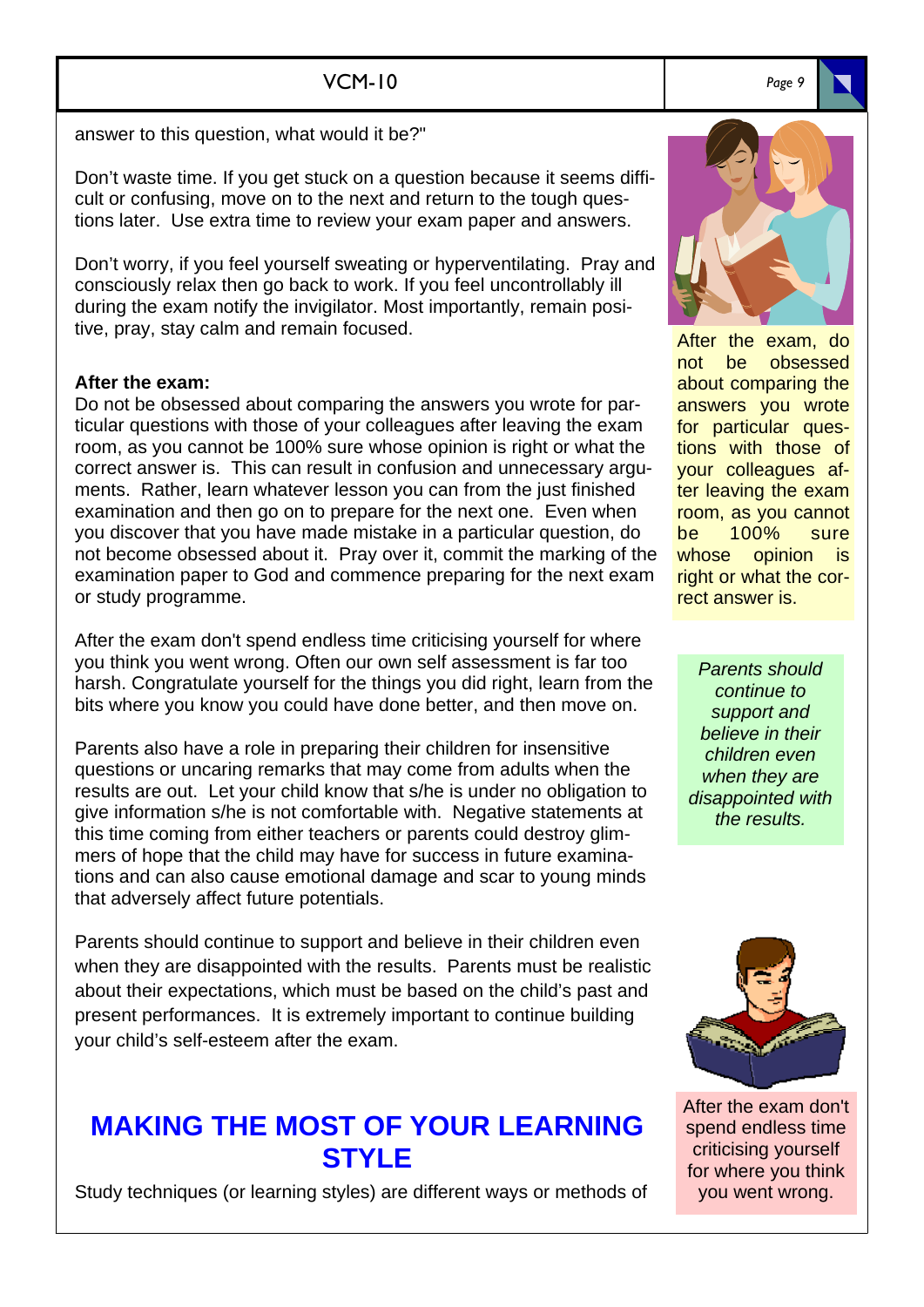## Page 10 **Academic Excellence**



Different people learn best under different styles. The key is to understand your own learning style and create appropriate learning opportunities to make the most of it.

*Ecclesiastes 3:1 states that there is time for everything and a season for everything under the heaven.* 



You could revise a subject and once you feel confident that you have the correct knowledge in your head you could attempt to test / see how much you really know or understand

learning something. Different people learn best under different styles, some of which are:

- 1. Visual Learners (looking at work and doing school work on the computer and on paper). They require visual aid such as images and diagrams to retain important things in their memory.
- 2. Audio Learners ( listening to someone or something teaching you)
- 3. Physical Learners (i.e. those who like to do practicals. Such people like to be more actively involved in their learning)

Some people may enjoy physical learning better than visual or audio learning. An example of a good way for such people to enjoy studying is putting what they like into what they need to study. For instance, if they like Religious Studies, they can memorize things by putting it to a tune or a poem. Alternatively, if they have to study something like a play in English but find it hard to study maybe they can turn it into a drama and still learn as much as they should.

Like people knew it would be hard to remember all the Bible verses so they put it to a tune which makes it definitely easier to remember. Similarly, if you need to remember things a good way off for exams or class then another good way is to get family and friends to test you on things by asking you questions or making you read back things to them to see if it is correct.

You could revise a subject and once you feel confident that you have the correct knowledge in your head you could attempt to test / see how much you really know or understand the subject by attempting to teach the topic to someone like a family member or friend.

Others learn best by experiencing it for themselves like on school trips or going places with family or on their own to understand how things happen; or by searching different websites and asking questions - lots and lots of questions!

The key is to understand your own learning style and create appropriate learning opportunities to make the most of it.

## **EFFECTIVE TIME MANAGEMENT**

You have probably come across the adage that **"Time waits for no one".** Every individual on earth is allocated exactly the same amount of time (i.e. 24 hours) every day. It is how we manage (or mismanage) our time that distinguishes us one from the other. Indeed, it has rightly been pointed out that time management is life management. To achieve much in this fast tempo world requires effective management of time because even though we can re-schedule or repeat tasks yet any time lost can never be recovered.

Ecclesiastes 3:1 states that there is time for everything and a season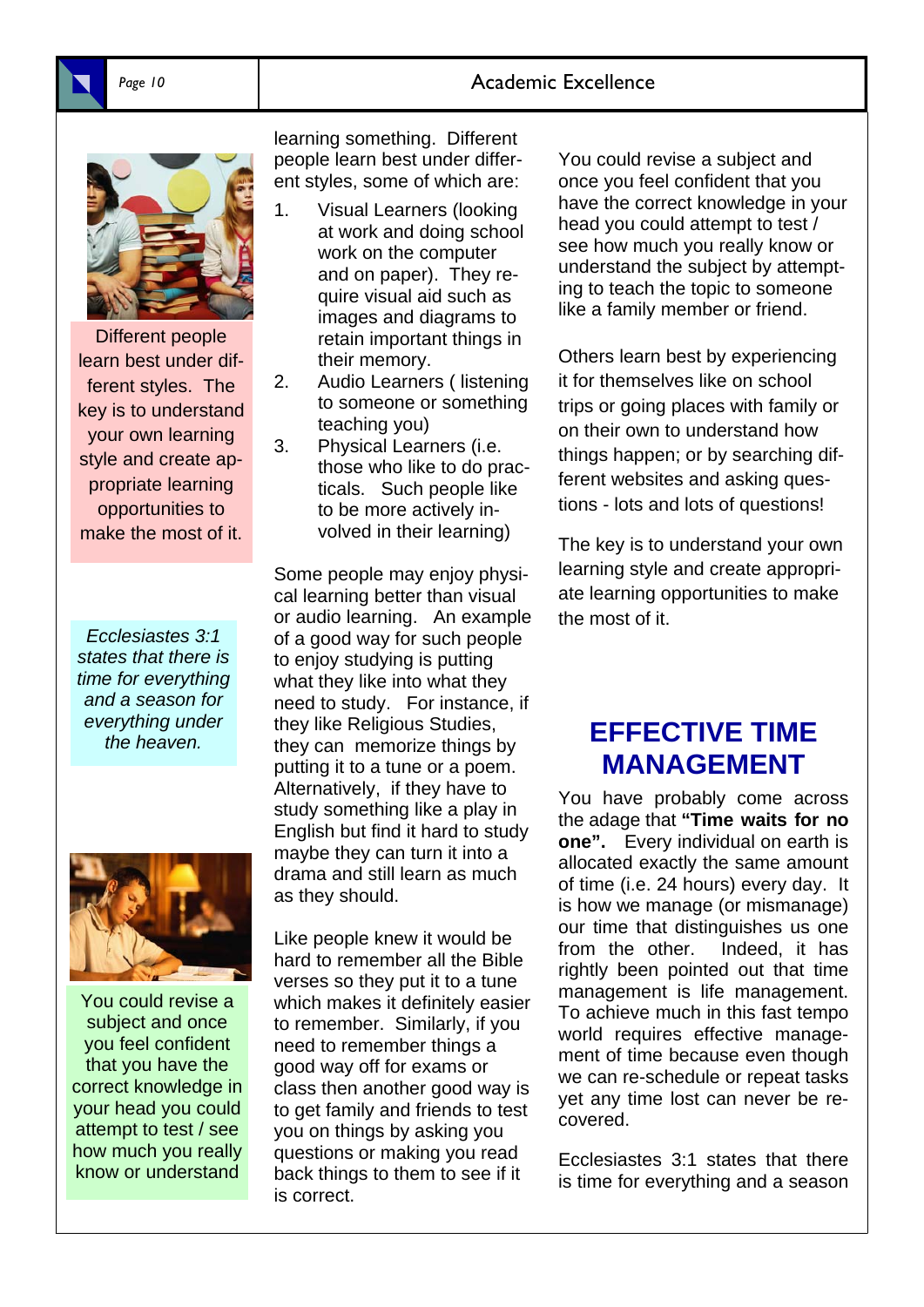### VCM-10

for everything under the heaven. If you read further, it talks about a time to be born and a time to die, a time to plant and a time to uproot or harvest and so on and so forth. Amos 5:18 tells us about the day of the Lord; and 2 Corinthians 6:2 indicates that there is time of God's favour, and pointed again to the facts about time, when it added that there is the day of God's salvation.

We should not then be surprised why the people of God are punished for not acting promptly according to the time of God. God attaches so much importance to timing that He does not hesitate to meet out appropriate punishments when people fail to meet deadlines or carry out his instruction as and when necessary. Remember that Saul lost his kingship by failing to abide by God's timing. The five foolish virgins (Matthew 25) missed the marriage supper for coming late - a succinct reminder that many 'Christians' will miss the rapture by being late. In Luke 21:34, Jesus warned all to "… take heed to **yourselves, lest** at any time **your** hearts be overcharged with surfeiting, and drunkenness, and cares of this life, and so **that day come upon you unawares".**

Two further examples confirm this. The first is when God asked the children of Israel to move in Numbers 14 and they grumbled. God brought His wrath on them, they later repented and moved when God was not with them, they therefore fell into the hands of their enemies and some were killed in the process. The second example relates to Sodom and Gomorrah (Genesis 19). The angels that God sent to destroy the two cities were working to time, they urged Lot and his family to depart quickly, but Lot's wife became a pillar of salt, because she looked back.

Genesis 1 established the details of creation on earth and puts into perspective the day-to-day programme plan of God in term of creation. In Genesis 2:1 God rested on the  $7<sup>th</sup>$  day after the completion of the process. Before God started the whole exercise He divided the job by the day He did each one in turn and this means He had a start time, finish time; after which He rested.

What is the main reason that so many enthusiastic; healthy, capable men and women never succeed? They never start anything or having prepared the first step of a plan, they piddle away time until the "long run" arrives and in "long run" they are all undone. We need to manage our time very well to succeed in life and even in the things of God. You have to organise yourself. Develop good habits and keep at it. Have you ever known exactly what you had to do, but just couldn't bring yourself to do it? You did something else to waste time, like cleaning up the house, going to a movie, fixing a snack or sleeping. You just didn't feel like working because you weren't properly inspired. So you procrastinated!

Then, first thing you know, other things come up- busywork, social

**"Time waits for no one"**

*Every individual on earth is allocated exactly the same amount of time (i.e. 24 hours) every day. It is how we m a n a g e ( o r mismanage) our t i m e t h a t distinguishes us one from the other.*



**Time management is life management.**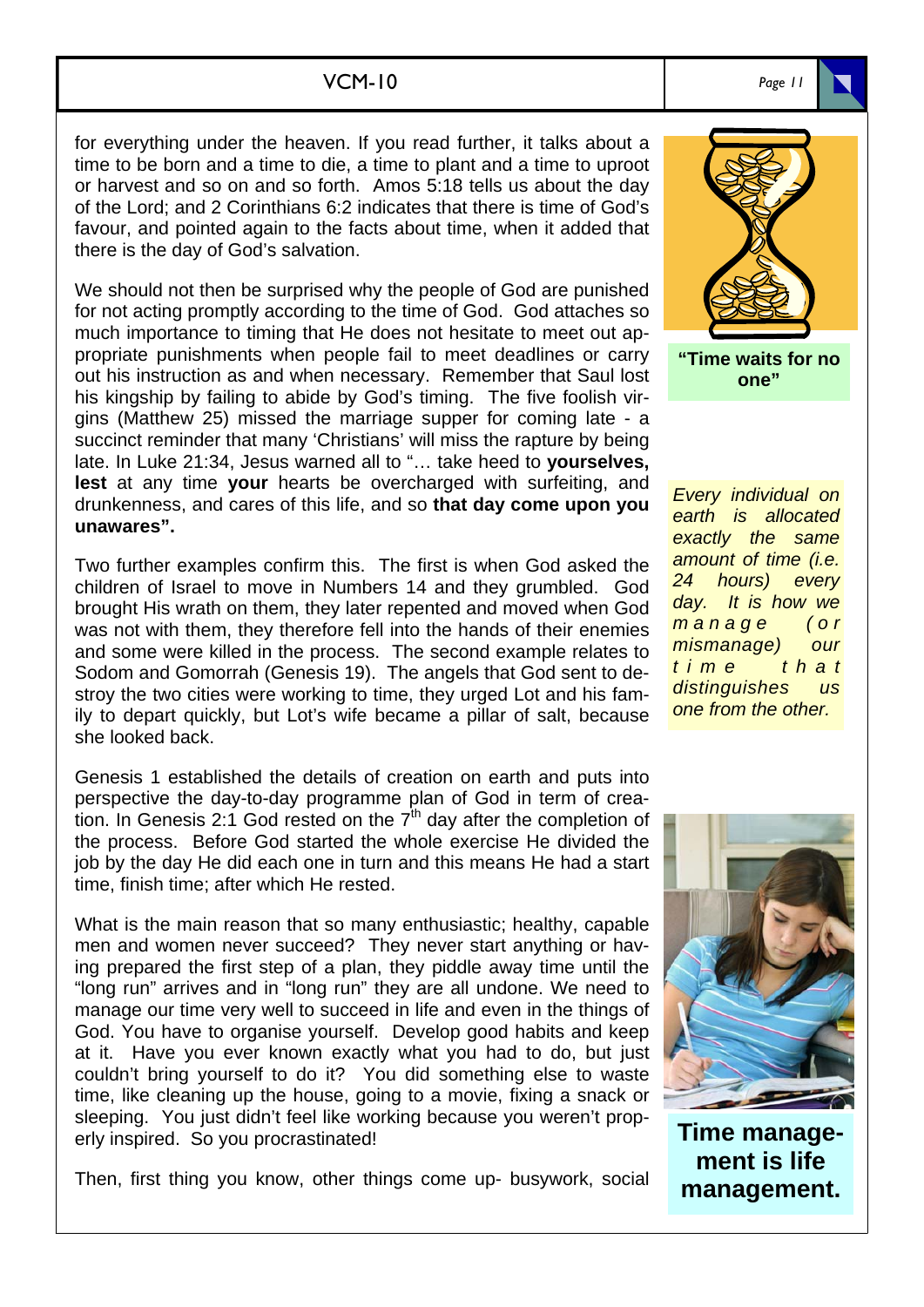### Page 12 **Academic Excellence**



*Every Christian should cultivate good habits that can help us to effectively manage our time so that we can succeed in life.* 

obligation, a T.V programme you couldn't miss. The vicious cycle syndrome has hit you. Without something to snap you out of it, it could be terminal. You suddenly realized that there are so many other things to do that you dread even starting the main project.

So you waste time with the trivial and begin to feel "too tired" to do the priority things; then you wake up later feeling guilty. You finally decided that you have to get organised, but first you must buy some vitamin pills and have a few drinks. Finally after piddling away the day getting in the mood; you belatedly start your project. But within a few hours you find yourself back in the old vicious cycle.

Well you are not alone. Many have had similar experiences one stage or the other. It is a mental and physical paralysis that can set in and get worse until we apply the secret plans of God.



Things may not always work out well at the first time or second attempt. The start of every pursuit is always tough and rough. If you give up and go out your case is closed, but if you push on you will push through.

If you find yourself in this situation of delay, low achievement, stress, feeling of guilt, problems with deadlines, problems of poor personal organisation, poor planning that will always lead to failure, you must turn to God for help. Foremost you need to pray to God for wisdom of heaven, for the Bible says it is nothing with God to help and the bible also says we are wonderfully and fearfully made in God's image and with God all solutions reside (Daniel 2: 20).

Every Christian should cultivate good habits that can help us to effectively manage our time so that we can succeed in life. Some of these good habits include:

1. Draw up a programme for yourself in life and make them into action plan.

2. Commit yourself to a start time of your programme, as well as deadlines.

3. Develop a "Do it now" attitude, this can help to over come shelving projects (PROCRASTINATION)

4. Always do high priority work first, avoid silly interruptions, like unnecessary socializing, watching TV and reading unproductive books, literatures or other materials and daydreaming.

5. Choose the right quality level for a task at the start and accept the need for compromise and expediencies.

6. Give yourself a reward when you successfully accomplish a task.

7. Give yourself a rest at the end of a successful action plan.

Things may not always work out well at the first time or second attempt. The start of every pursuit is always tough and rough. If you give up and go out your case is closed, but if you push on you will push through. Genesis 1 and 2 is our Godly and goodly example.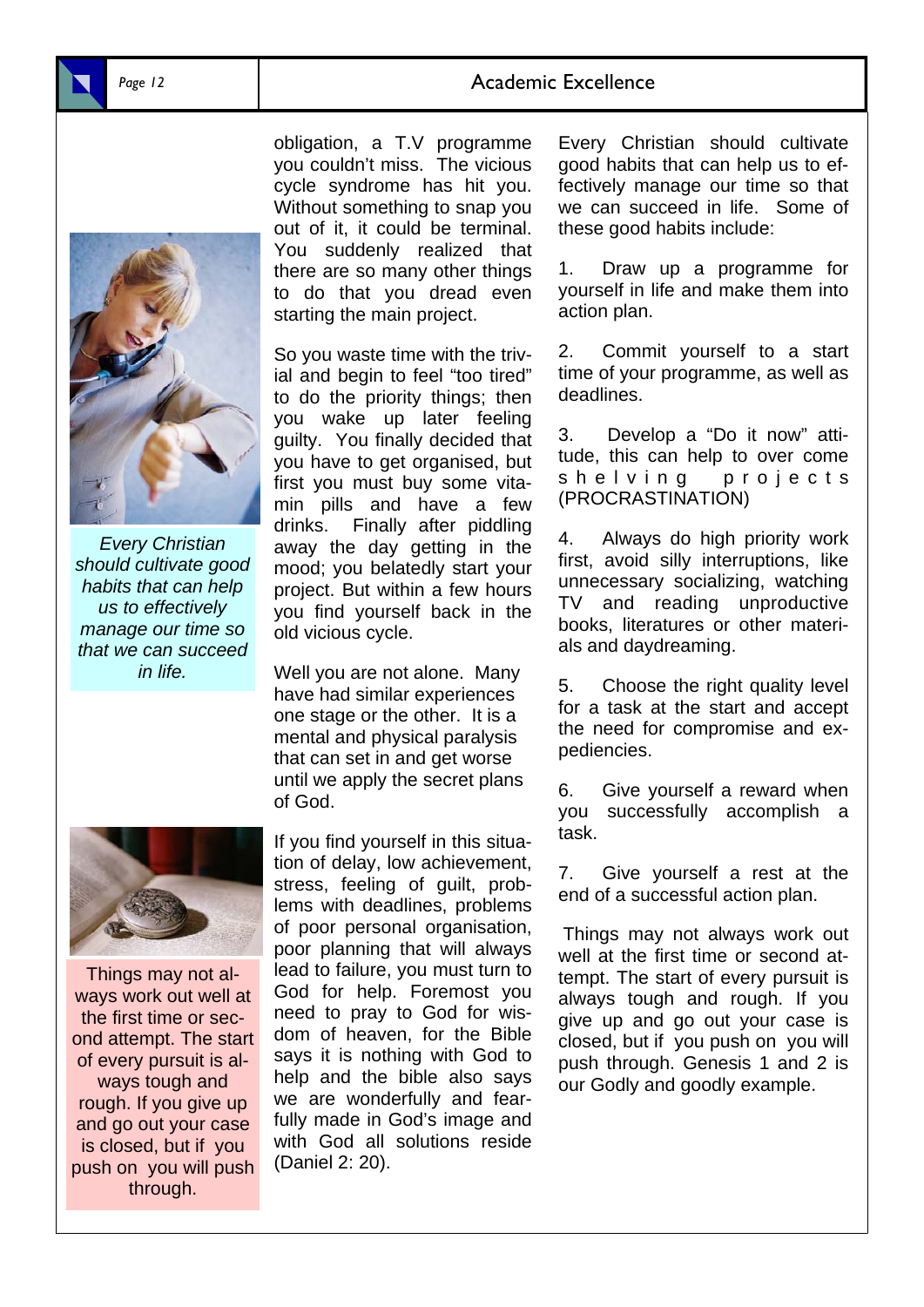# **EFFECTIVE NOTE TAKING AND OUTLINING**

You have probably heard the adage that **"The faintest ink is better than the sharpest memory".** This is nowhere truer than in preparation for examinations. Research results have demonstrated beyond doubt that the amount of information retained after a lesson or lecture rapidly diminishes with time. Therefore someone may have felt absolutely sure that the facts and information conferred in a lesson are relatively so simple and straightforward that s/he would remember them all through life; but the harsh realities of life is that a few days after, s/he would struggle to remember a tiny fraction of them.

The most effective remedy to this problem is effectiveness in notestaking during lessons, lectures, public lectures, sermons, etc. In contemporary times there are various means of recording information that compete for attention, including:

- 1. Audio recording,
- 2. Video recording
- 3. Photographs
- 4. Voice recognition
- 5. Typing into hand-held electronic devices such as mobile phones, notebooks (i.e. mini laptops) and laptops, etc.
- 6. Taking notes on paper.

These different methods have their relative advantages and disadvantages and can all be used to various degrees in preparation for examination. For example audio recording, video recording and photographs have the potential of capturing every thing in great details and can be very useful in detailed analysis and re-living the situation however, in quick final stages of the revision there may not be sufficient time to review (listen to / watch) all of the recordings or even to immediately scan through to identify the relevant key points that one may be looking for. If the files were recorded a long time back and are many, it may be difficult to even identify the correct audio or video file that contain the materials needed - especially if the filenames are confusing or duplicates.

Voice recognition allows for spoken words to be directly transcribed into electronic notes. This can be very useful in capturing large amounts of the spoken words in a manner that can be faster than traditional long hand note taking. However, the technology is still under development and the software requires voice training for accurate capture of the information. Therefore, if the voice of the speaker has not been trained for that software then, what is captured may turn out to be meaningless, misleading and useless. Apart from that, in a classroom or public setting, background noises from other participants can also be captured and transcribed thereby corrupting the notes.



nated with gadgets and the latest technology in town. When it comes to exam success, effectiveness of the tool for preparation is more important than the type of technology!

*The traditional long hand note taking still have a significant place and distinct advantage over other methods in examination preparation and should be used along with other methods.* 



**"The faintest ink is better than the sharpest memory"**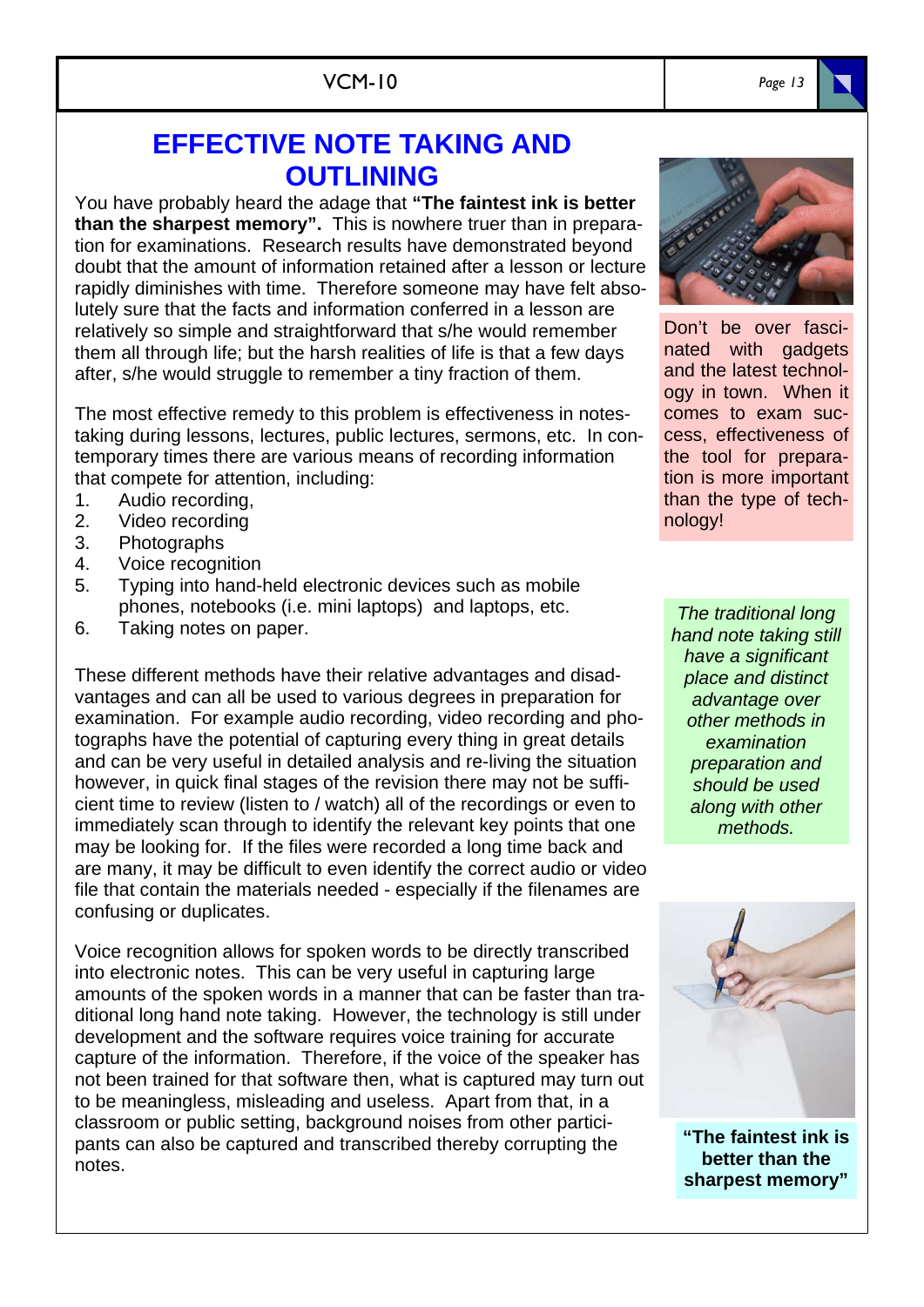## Page 14 **Academic Excellence**



*Notes are a good help and aid towards remembrance. The Berean Christians made notes. They were only able to search the scriptures to see if those things Paul was teaching them were true because they took notes.* 

*We would never have had the Bible today without effective note taking or the Bible would have been full of errors if those who were used of the Lord to receive it for us were careless notetakers.* 



**"And the LORD answered me, and said, Write the vision, and make it plain upon tables, that he may run that readeth it" (Habakkuk 2:2).** 

Direct typing into electronic devices may be useful in producing neat and legible notes and having them electronically but there are also disadvantages: the speed of typing for most people are relatively slower than that of long hand writing on paper and therefore only key points may be captured and most of the lesson / lecture materials would be lost. Besides the electronic files can be corrupted or the device lost, etc.

Of all the methods, the traditional long hand note taking still have a significant place and distinct advantage over other methods in examination preparation and should be used along with other methods, for the following reasons:

- 1. More materials can be captured over relatively short period of time.
- 2. Different colours of pen, highlighters, underscore, etc can be used to draw attention to key points in the notes.
- 3. During revision, it is easy to flip through the pages quickly and easily to points of interest.
- 4. If required, the hand written notes can be scanned into the computer to generate electronic notes.

All of the above points to the need for sharpening our skills for the traditional method of long hand note-taking, if good success is our goal. The arts of effective note taking and outlining are largely lost arts in our generation, which contribute to poor academic perform-

ances. A naive neglect of these arts has great consequences. Efficient notes are vital to excellence in academics. Also, notes taken when revising / studying show how well we understand the material we have studied.

We would never have had the Bible today without effective note taking or the Bible would have been full of errors if those who were used of the Lord to receive it for us were careless note-takers. The prophets and the apostles were efficient in noting down for us the revelations of the Lord through His Holy Spirit. *"Write down the vision",* was a common practice in their lives.

Good notes are cues and reminders, which can help us to organize, deepen and refine our knowledge of subject matter. Efficient note taking requires careful reading, attentive listening, clear thinking, a sense of discrimination and the ability to digest and condense ideas.

#### **THE CASE FOR MAKING NOTES**

Revelations 1:11, 19; 2:1,8,12,18; 3:1,7,14; Habakkuk 2:2,3; Jeremiah 36:1,2; 51:60; Isaiah 8:1; 30:8; Job 19:23,24; Psalm 102:18; Deut. 31:19; Romans 4:23-25; 15:4.

Note taking is essential. It helps us to give attention to details like Moses did in the building of the tabernacle. If Moses never took notes, how would he have been able to build (exactly to God's specification) the tabernacle of which the reading of its description still confuses many today? It is still true today that *'*the faintest ink is better than the sharpest memory'.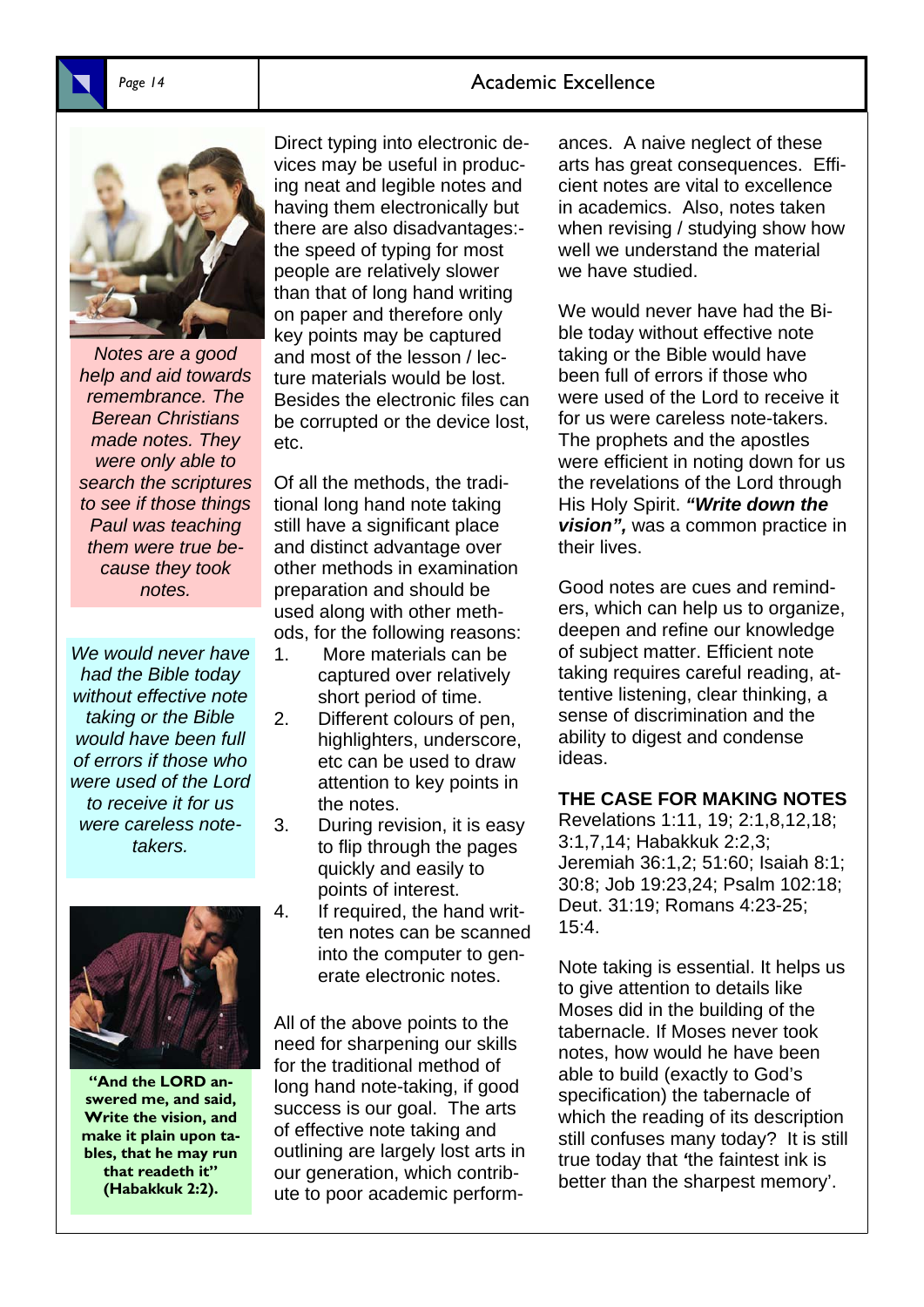## VCM-10 *Page 15*

Notes are a good help and aid towards remembrance. The Berean Christians made notes. They were only able to search the scriptures to see if those things Paul was teaching them were true because they took notes. If not, how many will they be able to remember in the head talk less of checking and crosschecking to ascertain their validity.

Most Christians do not live according to God's expectation because they are forgetful. They hear great torrent of sermons but never take notes. How then can we be as noble as the Berean Christians?

### **THE CURE FOR MESSY NOTES**

1 Corinthians 14:33,40,7,8,20.

Many that were making notes in the past have neglected such practice because their notes were messy, discouraging and not effective. However these defects can be rectified. Organization and sectioning of ideas; neat and clear handwriting; attention to details when writing the notes and leaving enough space for future additions if it will be necessary (this demands foresight!) or in the case of uncompleted portions. The foregoing are some ways on how to enhance your note taking. The Christian student can learn from the organization of the Bible into books, chapters and verses.

**Accuracy, brevity and clarity** are three essentials for efficient note taking. Do not employ confusing abbreviations that may make your note look messy at a later stage by not being able to remember what the abbreviations stand for. Common abbreviations include:

- 1.  $N.B. = note$  well
- 2.  $e.a. = for example$
- $3.$  bk. = book
- 4.  $\rightarrow$  = therefore
- 5. p. = page
- $6.$  pp.  $=$  pages
- 7.  $etc. = and so forth$
- 8. vs. = versus or against
- 9.  $# =$  number
- 10. cf. = compare with
- 11.  $c = with$
- 12.  $c =$  which
- 13. b/w or  $b/2 =$  between
- 14.  $b4 = bef$ ore
- 15.  $\text{cout} = \text{without}$ .
- 16.  $Fdn =$  foundation

The above are for purpose of illustration. You can come up with your own scheme of abbreviations. The best scheme of abbreviation is the one you come up with and which you will remember easily what the abbreviations stand for. Without the ability to remember, then the



Note taking is essential. It helps us to give attention to details like Moses did in the building of the tabernacle. If Moses never took notes, how would he have been able to build (exactly to God's specification) the tabernacle of which the reading of its description still confuses many today?



The best scheme of abbreviation is the one you come up with and which you will remember easily what the abbreviations stand for. Without the ability to remember, then the abbreviations are useless / unhelpful, and can even become obstacles to understanding and success.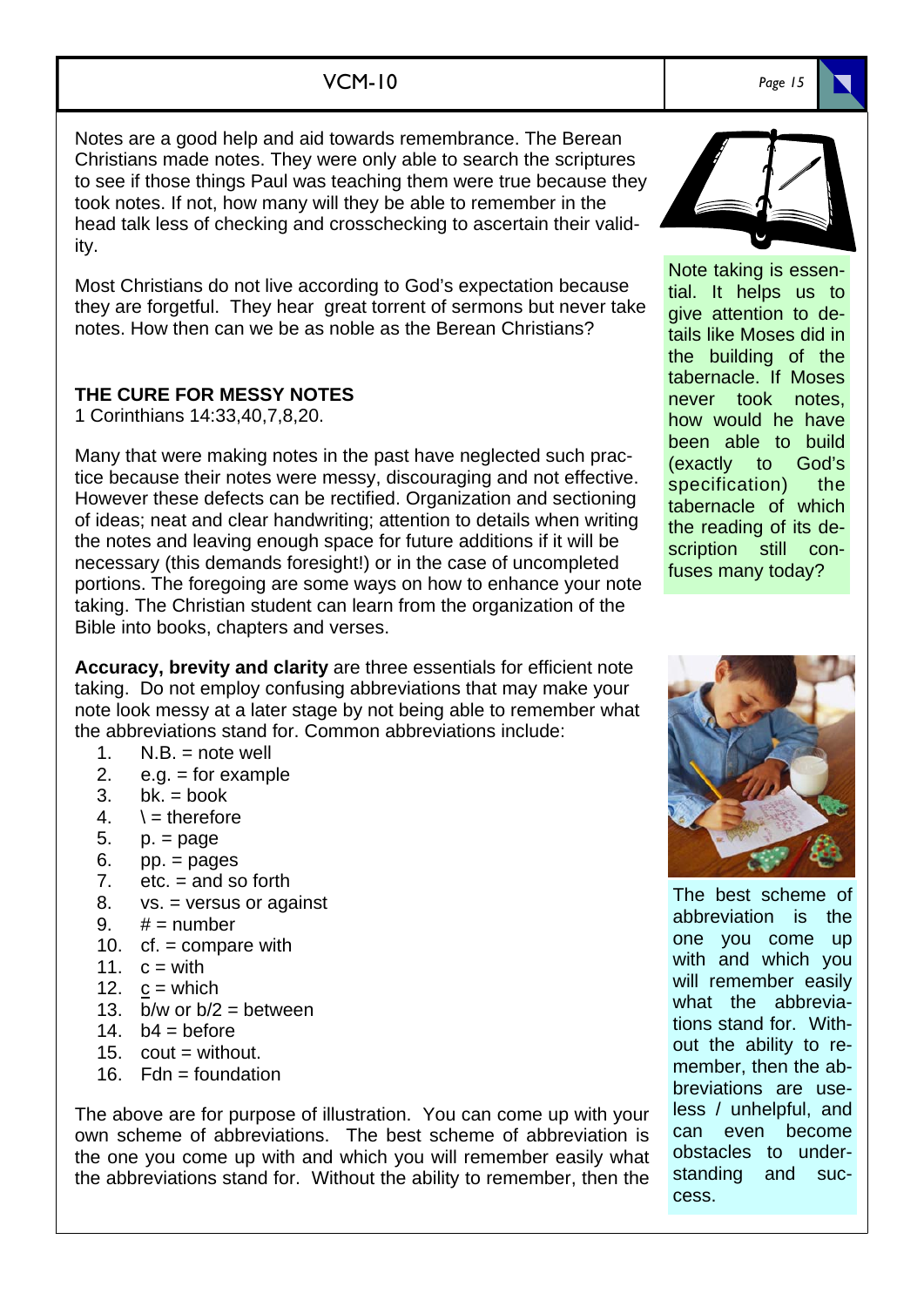## Page 16 **Academic Excellence**



"**Understandest thou what thou readest?** " (Acts 8:30),

*The explosion in information implies that there are so much information available that to keep abreast of them require improved reading skills that facilitate faster reading and efficient assimilation and application of the facts acquired*

abbreviations are useless / unhelpful, and can even become obstacles to understanding and success.

#### **THE FOUNDATION AND FORMULA FOR OUTLINING**  Acts 2; 7; Joshua 24:2

Outlining has been an agelong process and is essentially the reduction / compression of a bulk material to essential and major points.

In Acts chapter 7, we have a brilliant outline of the whole of the Old Testament and then further on to Christ. In Acts Chapter 2, we also have an outline of a part of the scriptures. Joshua gave a brief outline of Abraham's life at the other side of Jordan. These passages lay the biblical foundation for outlining.

Outlines form the basis for straight thinking. It gives selfconfidence, frees the mind for creative effort and aid logical deliberation.

Much reading without the ability to recollect and reproduce the facts when most needed (e.g. in examinations) is wasted time.

## **FASTER READING WITH BETTER UNDERSTANDING**

We now live in an information age, where the amount of published information doubles every few years. The explosion in information implies that there are so much information available that to keep abreast of them require improved reading skills that facilitate faster reading and efficient assimilation and application of the facts acquired.

Faster reading alone is not sufficient, but faster reading with understanding is the secret to success. The Ethiopian Eunuch read a lot but when questioned by Philip "**Understandest thou what thou readest?** " (Acts 8:30), his response was in the negative. Much reading without the ability to recollect and reproduce the facts when most needed (e.g. in examinations) is wasted time.

 It is indeed a privilege to be literate. To know how to read is one thing. To know how to read EF-FECTIVELY is quite another. Effective reading is a combination of speed and comprehension. Reading speed is dependent on the difficulty of the material under consideration, the purpose of the reader, the ability and background of the reader. It is possible to increase reading speed without the loss of comprehension. In fact, it is possible to increase comprehension with increased reading speed. This is what has been termed "Better and Faster Reading".

## **Benefits of Faster Reading**

Ecclesiastes 10:10

- 1. Slow reading can obscure the overall view of the material under consideration. By the time the reader reaches the end of the piece, the beginning has been forgotten or a whole picture is not brought into focus. Fast reading helps comprehension by aiding the smooth flow of ideas.
- 2. Fast reading helps us achieve more, acquiring more knowledge and living better.
- 3. The fast reader will have more time left to do other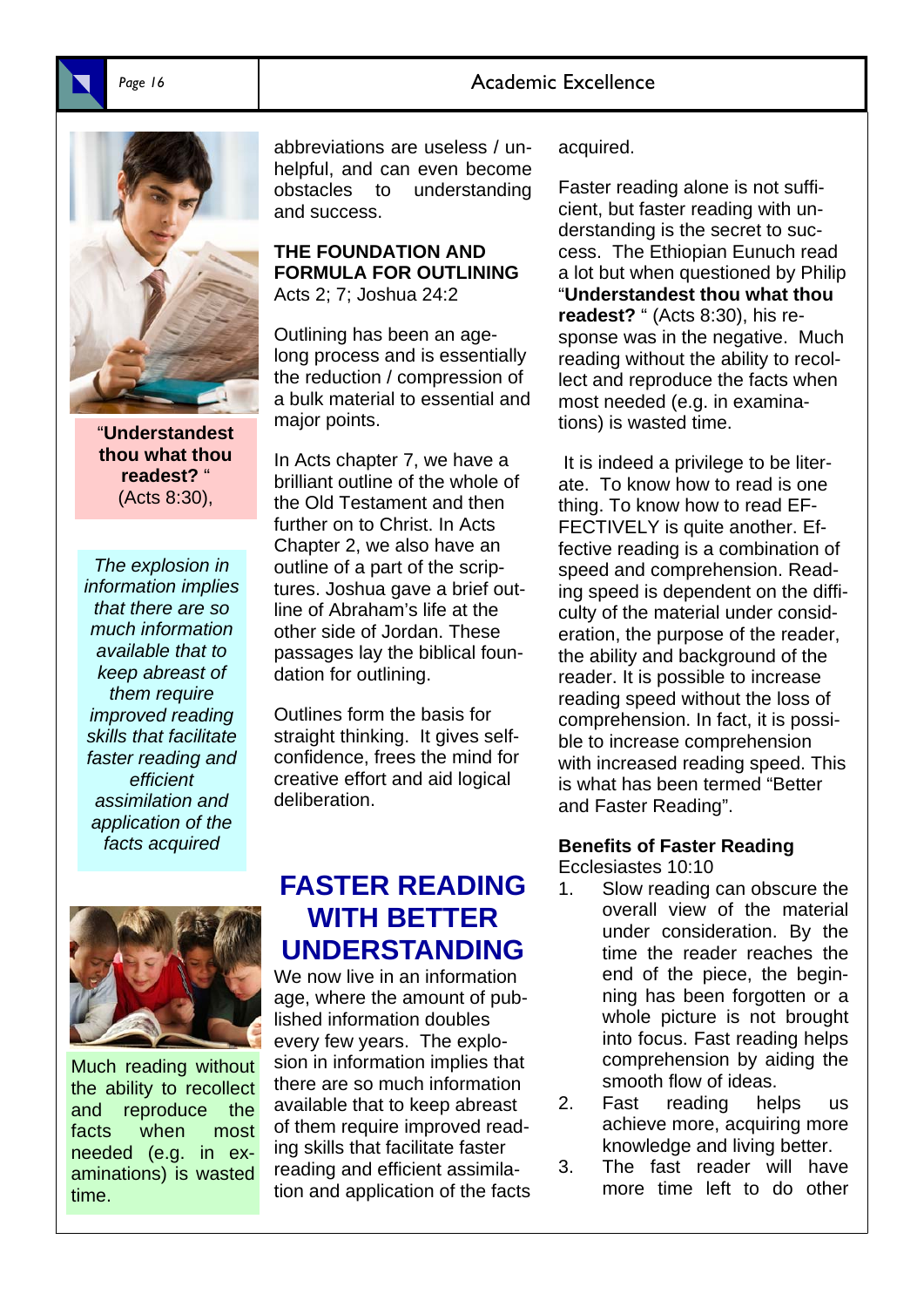- useful things and hence has an edge over the slow reader, extra time for rereading and reviewing.
- 4. Fast reading helps us to maximally utilize our God-given abilities and faculties rather than living a largely undiscovered life.

VCM-10

### **Barriers to Faster Reading**

- 1. Reading without a definite goal or purpose. (1 Corinthians 9:26)
- 2. Insufficient preparation, disorganization and anxiety. (Matthew 7:26,27)
- 3. Bad posture, poor lighting, poor ventilation. (Luke 15:8)
- 4. Limited vocabulary and inadequate background. (John 3:3,4,9)
- 5. Vocalization, sub-vocalization, hand and neck movements. (Acts 8:28-35)
- 6. Lack of self-confidence emanating in regression while reading. (Phil. 4:13)
- 7. Lack of concentration, daydreaming and listlessness. (Proverbs  $10:4$
- 8. Excessive attention to simple words rather than concentration on ideas. (John 2:18-22; Mark 14:58; Matthew 26:61)
- 9. Isolated readings of different parts of a reading material. (Matthew 15:4-6)
- 10. Bad eyesight. (Mark 8:24)

## **Basics of Faster Reading**

- 1. Elimination of all the physical hindrances aforementioned will lead to an increased speed e.g. good lighting, adequate ventilation, good posture, elimination of lip, hand and neck movements will almost double reading speed (Isaiah 57:14).
- 2. Mental preparation, personal organization, definite purpose, concentration etc. will also lead to increased speed (Luke 14:28- 33).
- 3. Mastering the technique of reading by phrases with eyes and brain alone will also increase speed. Make the most of your God -given eye-span! (1 Corinthians. 15:10)
- 4. An increased vocabulary (which comes by wide reading) and a broadened background will lead to increased speed and comprehension (Acts 17:17-22).

# **ENHANCING YOUR STUDY SKILLS**

While admonishing Timothy, his son in the faith, Paul made reference to people who are "Ever learning, and never able to come to the knowledge of the truth" (2 Timothy 3:7). Such fits the adage of "people who have gone to school, but the school has not gone through them". In order words their education and study has no impact on their lives and performance, and could be the outcome of ineffective study skills.



Timothy, his son in the faith, Paul made reference to people who are "Ever learning, and never able to come to the knowledge of the truth" (2 Timothy 3:7). Such fits the adage of "people who have gone to school, but the school has not gone through them".

*Mastering the technique of reading by phrases with eyes and brain alone will also increase speed. Make the most of your God-given eye-span!* 



Successful study depends not only on ability and industry but also on effective methods of study.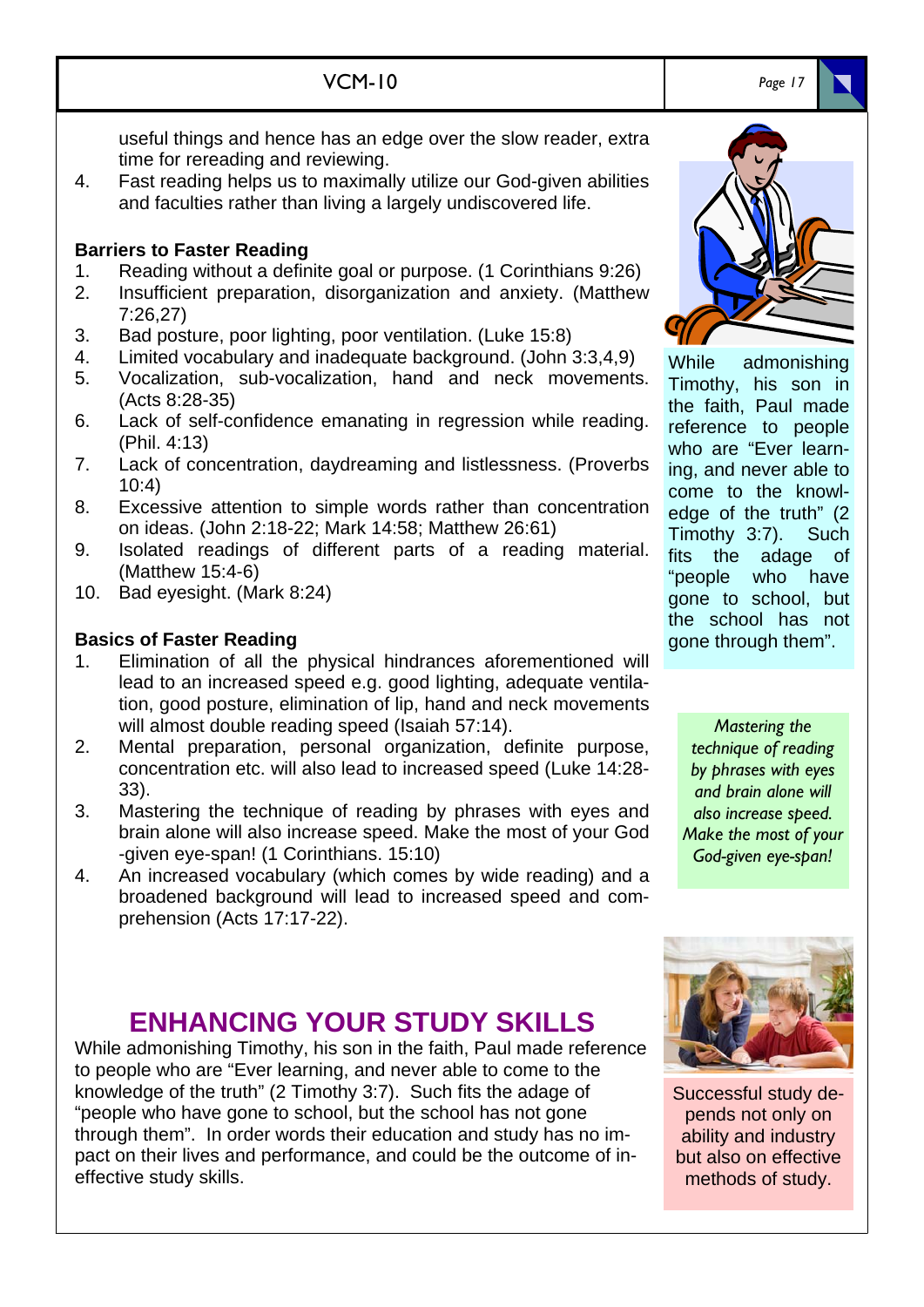## Page 18 **Academic Excellence**



A sharp tool cuts better than a blunt one with the same effort applied. Realize your full potential and obtain the greatest benefit from your studies by employing effective study skills.

*Ability and intelligence alone are not sufficient for success* 



*" T h o s e t h a t would do good in the world when they grow up must learn when they are young, because that is the learning age, if that time is lost, it will hardly be redeemed"* 

Effective study skills are necessary for good academic progress. Successful study depends not only on ability and industry but also on effective methods of study. Many intelligent students fail because they could not cope with the volume of work they have to do and this is usually because they never learnt how to study effectively.

### **Reasons for Effective Study Skills**

Why acquire effective study skills? Generally, without stating the reasons for the justification of the pursuit of a project, we do not normally take it serious and pursue it with all our effort. The following are some reasons for acquiring effective study skills.

1. *Most students use ineffective study skills* Luke 5:1-5

 The cry of most students is *'I have burnt the midnight oil, but I'm not better off'*. Research show that most students use ineffective, inefficient, poor study skills. You could be one of them!

- 2. *Prevention of unnecessary expenditure of effort* Ecclesiastes 10:10 A sharp tool cuts better than a blunt one with the same effort applied. Realize your full potential and obtain the greatest benefit from your studies by employing effective study skills.
- 3. *Ability and intelligence are not sufficient for success* John 21:3

 Peter and others were professional fishermen; they had ability and skill. They were intelligent ‑ they knew that the prime time for fishing was the night when all is calm and dark and fishes will come to the surface. Yet they failed in the fishing venture.

4. *God commands retrospection and reflection on past methods* Haggai 1:6,7 Reason compels us to overhaul inefficient machinery, discard a method that has outlived its usefulness, find out the cause of an unfortunate failure and acquire the best methods to do our present job more effectively.

### **Route To Effective Study Skills**

1. *Have a relationship with Jesus Christ* Haggai 1:6-13; John 15:5; 21:3-7; Matthew 6:33

 Many students study but God blows upon it because they have not built His Kingdom in their hearts (Haggai 1:9). In John 21:3-5, they caught no fish all the night until Jesus came in the morning to help them. It is sin that debars God from helping us (Isaiah 59:1,2).

2. *Realize your need of effective study skills* Luke 18:13,14

 The Pharisees did not realise their sinfulness. They said they were not blind hence they remained in their sins. The publicans realized their sinfulness and obtained pardon.

3. *Desire for improvement and passion for excellence* Philippians 4:13,14

> Excellence is not automatic. Growth is a consequence of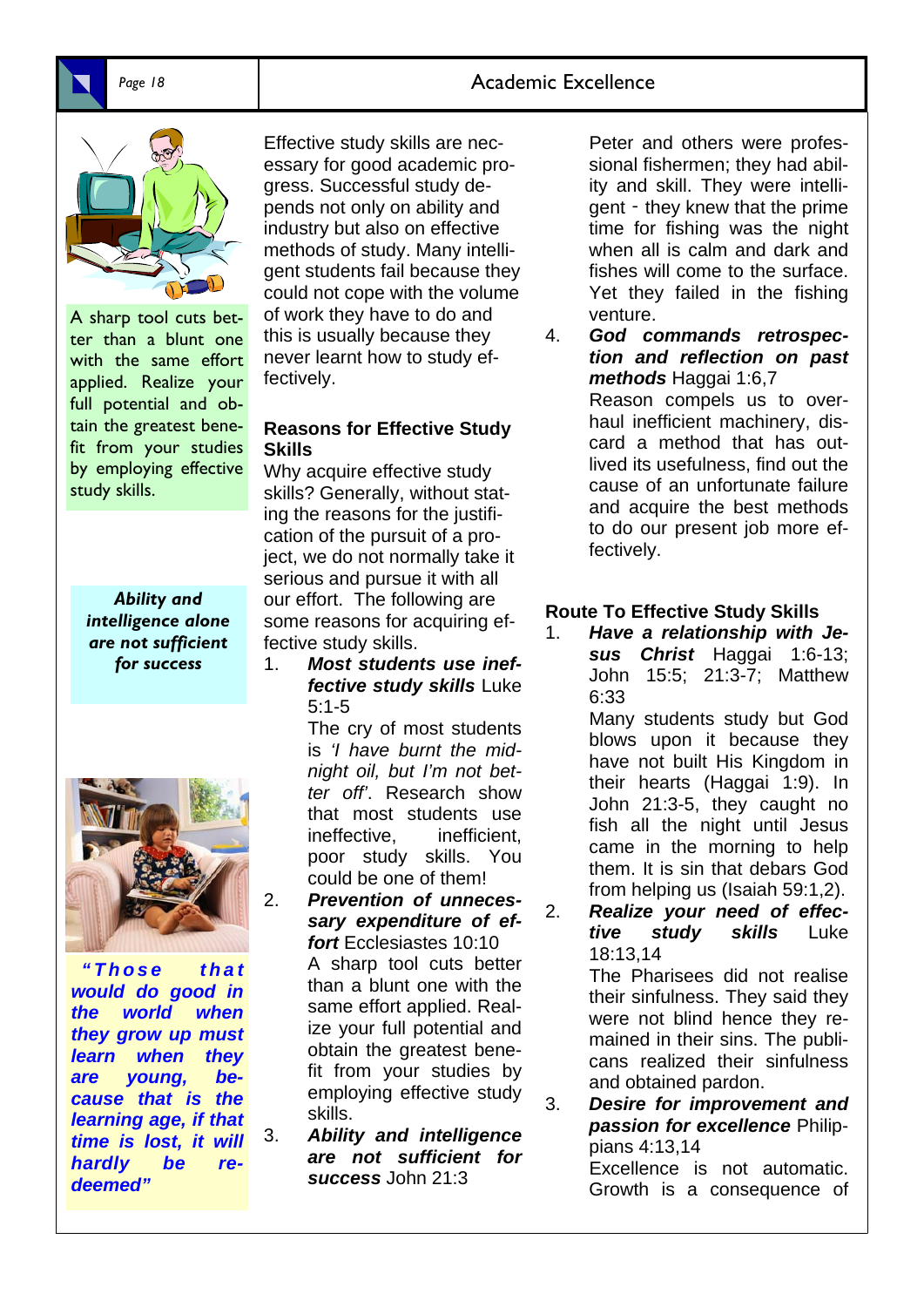positive input. Desire for improvement is a foundational milepost on the road to effective study skills.

4. *Practice all you learn in this conference* John 2:5; Proverbs 12:27

 We grow by what we learn and not by merely what we hear. Learning is real and profitable when we have put to practice all the acquired things and we are spurred to positive living and action (Matthew 7:24-27).

5. *Seek Counseling from seasoned teachers* Proverbs 11:14; 12:15; 15:22; 19:20; 20:18

 A single piece of advice may save you hours of fruitless study. Advice on time management, study skills, report writing, notetaking, how to plan a time table etc. can be given.

## **EFFICIENT RESEARCH TECHNIQUES**

In a simplistic definition, research is problem solving through the expansion of the borders of knowledge. Solomon discovered that "It is the glory of God to conceal a thing: but the honour of kings is to search out a matter" (Proverbs 25:2). Most problems are limitations sustained by insufficient knowledge (or ignorance). To every problem there is a solution based on the application of relevant knowledge. Viewed in this perspective, the scope of research extends beyond pure intellectual exercise to the reaches of everyday problems of life. Activities such as performing investigations / experiments; the writing of assignments, term papers, Bachelor / Master level degrees dissertations as well as undertaking a PhD study involve research to various dimensions.

Arguably, it could be stated that the major difference between PhD research and the others mentioned above is that the others mainly focus invariably on extending the borders of the individual knowledge whereas a PhD research, in addition to the above, also focuses on extending the borders of knowledge of others in that discipline. Although the focus of this article is on academic research towards the award of PhD degree, yet the principles outlined are applicable to other areas of life.

Research can be interesting and exciting when efficient techniques are employed, otherwise it easily degenerates into a boring and frustrating venture. Some basics of efficient research techniques may be gleaned from the Biblical story of Nehemiah's adventure in the building of the walls of Jerusalem.

### **PREPARATION WITH VIGILANCE**

Nehemiah 1:11; 2:7, 8, 11-16 On learning about the devastation of Jerusalem and the plight of the



"It is the glory of God to conceal a thing: but the honour of kings is to search out a matter" (Proverbs 25:2).

*"Give instructions to a wise man and he will increase in learning and wisdom"* 



Research can be interesting and exciting when efficient techniques are employed, otherwise it easily degenerates into a boring and frustrating venture.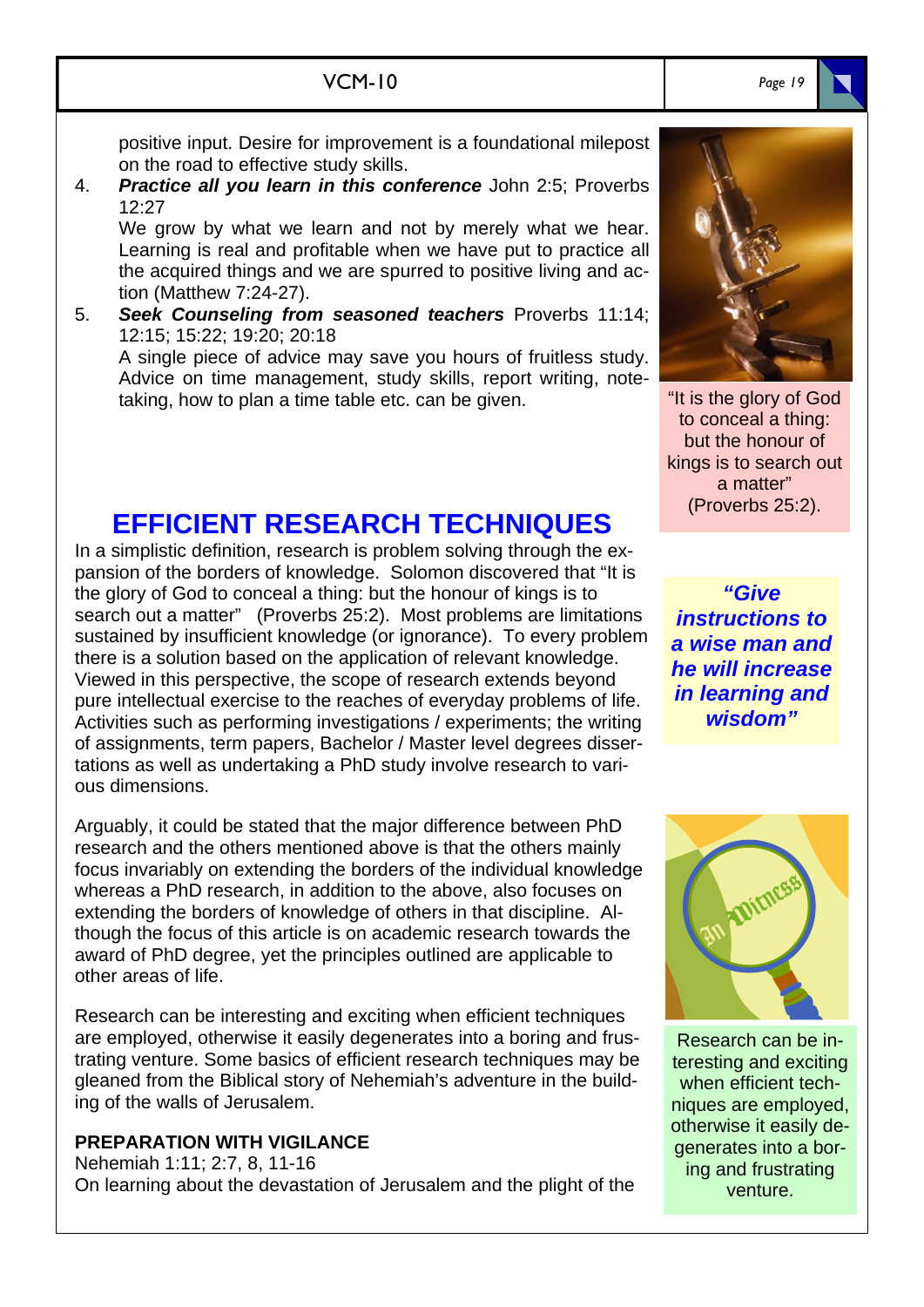## Page 20 **Academic Excellence**



Nehemiah planned his project with target completion dates in view. He envisaged likely problems and had contingency plans for every eventuality.

*Planning is the roadmap to success as a good plan makes for clarity of thoughts and speedy progress. Without plans good purposes and intentions are fuzzy leading to unnecessary waste of time and ultimately ending in frustration.* 



 "Seest thou a man diligent in his business? he shall stand before kings; he shall not stand before mean men" (Proverbs 22:29).

remnants, Nehemiah was so burdened about changing the situation that a project was born. Nehemiah's preparation for the execution of the project started with prayers – a potent tool for gaining relevant insight that is capable of sustaining progress.

Available statistics show that many students drop out of University education every year. It is not uncommon to find research students abandoning their PhD researches altogether, scaling down for an M.Phil degree or even changing their topics after months of wasted efforts because of poor definition of the research problem as a result of limited insight. The insight obtained by Nehemiah through prayer enabled him to obtain necessary approvals from the King for the acquisition of relevant materials while at the same time maintaining good relations with him (the King). On arrival at Jerusalem, he thoroughly surveyed the broken walls to gain a full orbed picture of the extent of the task ahead. This would have given him the much needed deeper insight for effective planning. Solomon captured it well when he noted that a man that is diligent in his business shall stand before kings and not mean men (Proverbs 22:29).

The preparations essential to successful research may include:

1. careful choice of topic in the light of its current and future potentials in relation to human needs;

- 2. clear definition of the research problems to be solved;
- 3. thorough literature review beyond the immediate peripheries of the core problem to be solved;
- 4. acquisition of relevant materials and skills such as touch typing, computing, internet skills etc;
- 5. developing, and maintaining good relationships with the supervisor and other research students.
- 6. learning from the pitfalls of others (e.g. booklets on how not to get a PhD).
- 7. willingness to go where others have not, and do what others do not see the need to, at a time they are largely unaware. Put it shorter this merely means willingness to go it alone.

### **PLANNING WITH VERSATILITY**

Nehemiah 2:6; 4:16-20 Planning is the roadmap to success as a good plan makes for clarity of thoughts and speedy progress. Without plans good purposes and intentions are fuzzy leading to unnecessary waste of time and ultimately ending in frustration. Nehemiah planned his project with target completion dates in view. He envisaged likely problems and had contingency plans for every eventuality. The following principles should be borne in mind when planning for research planning.

1. Organise the research into stages characterized by iden-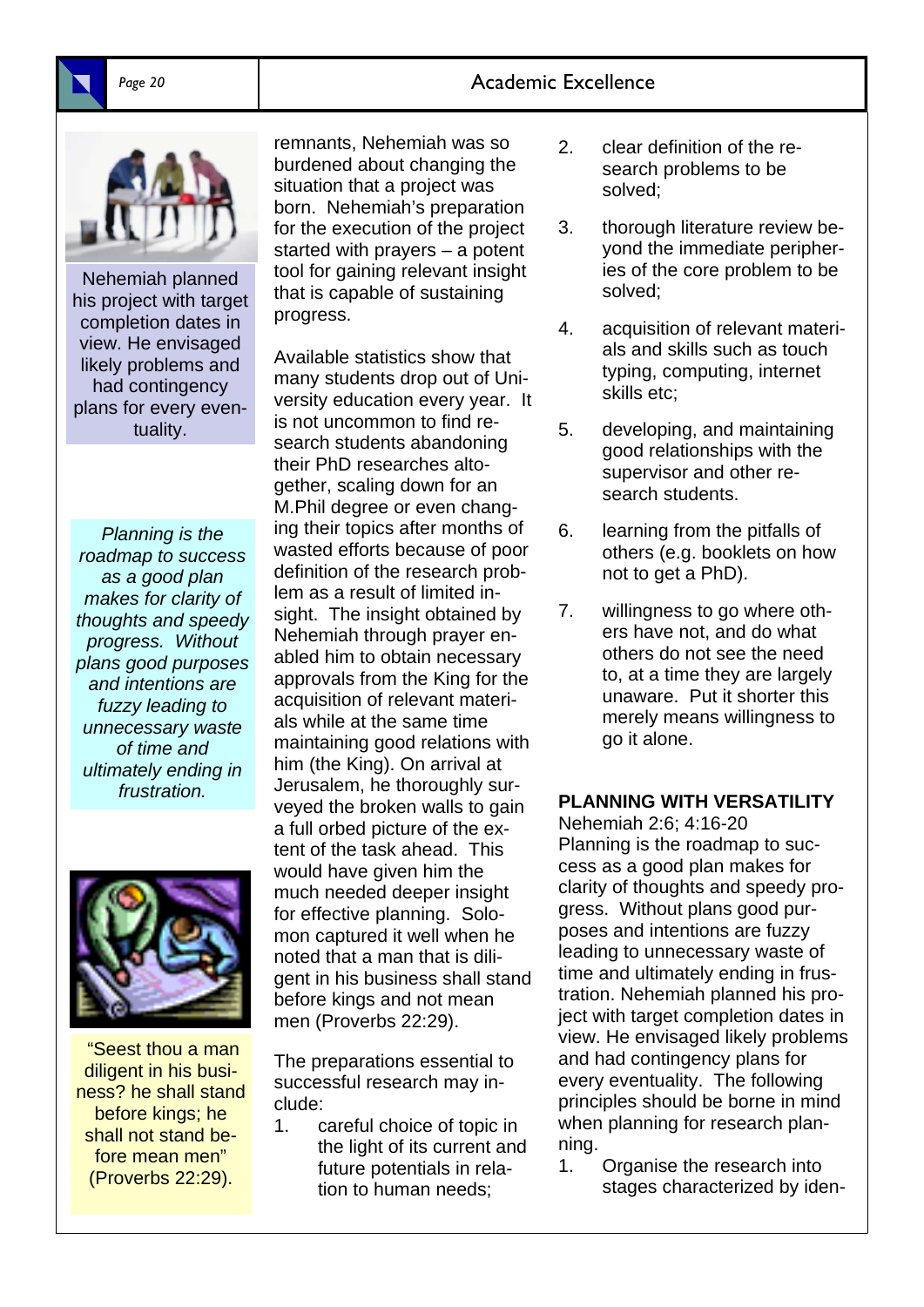tifiable tasks, and order their stages.

- 2. Break down the tasks into a list of activities with target completion dates
- 3. Group related activities together order / prioritise them and identify their dependencies.
- 4. take into consideration potential problems that could affect the plan and develop contingency (or alternative) plans for each one, just incase the problem materialize. (Note that a handy second option is a wise strategy for saving time when unforeseen circumstances cause delay in the primary targets).
- 5. Clarify the roles and responsibilities of all those that will be involved in the research and confirm their availability.
- 6. Make allowances for unforeseen circumstances and ensure that the plan is flexible enough to allow for changes as results begin to come (action planning).
- 7. Keep the plans focused on the end objectives bearing in mind available resources. Avoid the temptations of diversions and distractions because of interim results but do learn to recognise serendipity.
- 8. Make a habit of periodically reviewing your plans with the achievement of the end target in view.
- 9. Build in time for periodic quality reviews (including peer reviews) of your research products and rework. This is essential to eliminate last minute surprises. Remember, a stitch in time saves nine!
- 10. In planning, bear in mind that *depth rather than length* alone is an important criterion for a successful PhD research.

### **PURSUING WITHOUT VACILLATION**

Nehemiah 4:21-23; 6:1-4

A plan can be likened to a ladder to a desired fruit on a tree. Having a ladder alone will not pluck the fruit. One must first climb the ladder carefully and persistently to reach the fruit before applying the required effort to pluck it. Similarly, plans must be implemented to achieve the desired result otherwise they become merely tools for decoration. In research, concentration and persistence in the pursuit of a research plan are of greater importance than intelligence in achieving the desired results. Thomas Edison did not discover electric light until after several thousands of failed attempts.

Problems are normal in life, but it is the problems that provide the op-



I" therefore so run, not as uncertainly; so fight I, not as one that beateth the air: But I keep under my body, and bring it into subjection: lest that by any means, when I have preached to others, I myself should be a castaway". (I Corinthians 9:26,27).

*God created man with innate potentials not only to master but also to solve problems. The onset of problems should generate the resolve to overcome and the creativity to find a viable solution.* 



Prayer is the power that pulls everything together beautifully successfully.